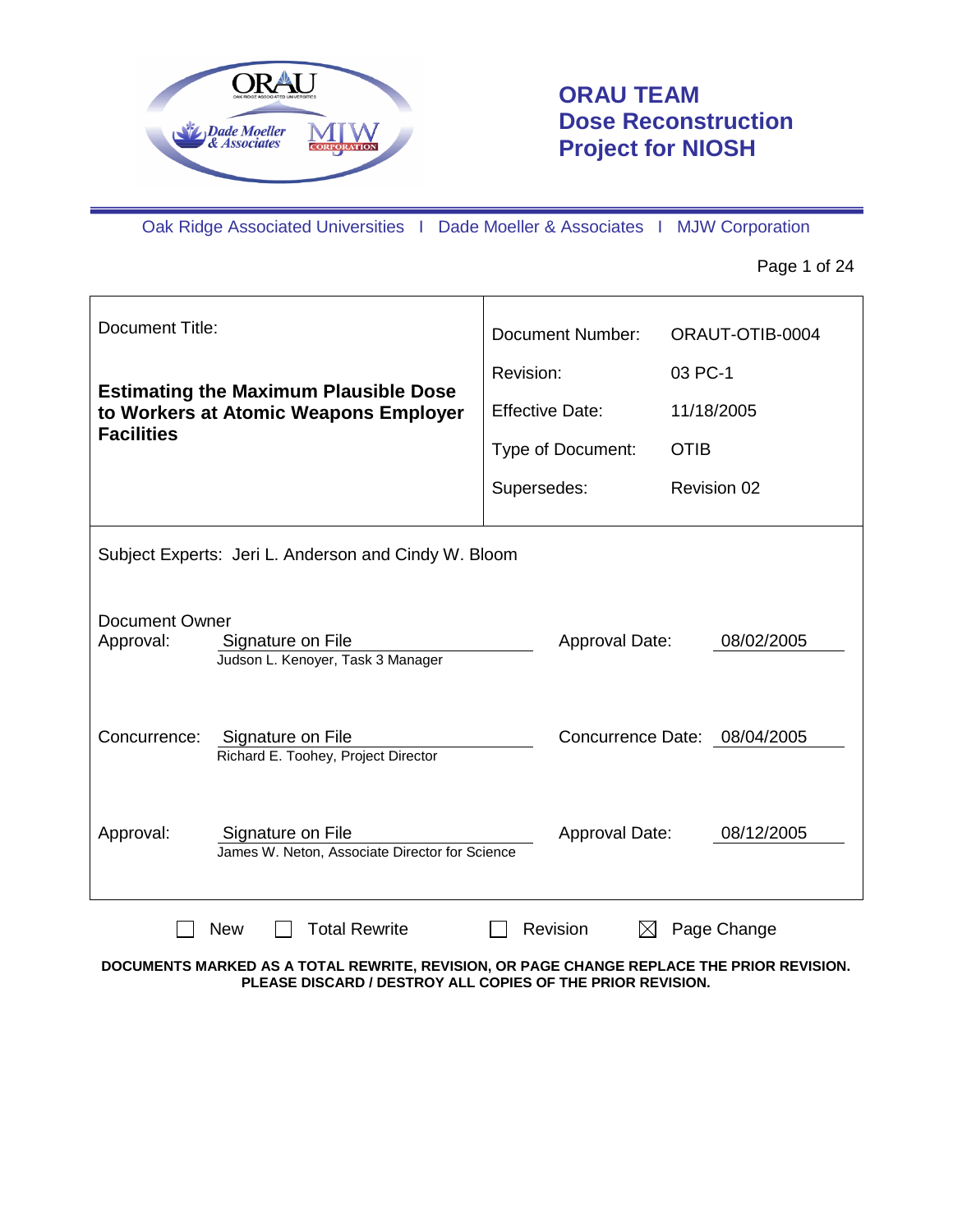| Document No. ORAUT-OTIB-0004 | Revision No. 03 PC- | <b>Effective Date: 11/18/2005</b> | Page ∠<br>$\gamma_{\varDelta}$<br>ੋ of ∠ੁ |
|------------------------------|---------------------|-----------------------------------|-------------------------------------------|

# **PUBLICATION RECORD**

| <b>EFFECTIVE</b> | <b>REVISION</b> |                                                                                                                                                                                                                                    |
|------------------|-----------------|------------------------------------------------------------------------------------------------------------------------------------------------------------------------------------------------------------------------------------|
| <b>DATE</b>      | <b>NUMBER</b>   | <b>DESCRIPTION</b>                                                                                                                                                                                                                 |
| 11/20/2003       | 00              | New Technical Information Bulletin to establish a process for                                                                                                                                                                      |
|                  |                 | estimating the maximum plausible dose to workers at selected AWE                                                                                                                                                                   |
|                  |                 | Facilities. First approved issue. Initiated by Jeri L. Anderson.                                                                                                                                                                   |
| 11/25/2003       | 01              | Approved issue of revision 01. Initiated by Jeri L. Anderson.                                                                                                                                                                      |
| 12/04/2003       | 02              | Approved issue of revision 02. Initiated by Jeri L. Anderson                                                                                                                                                                       |
| 08/12/2005       | 03              | Approved issue of Revision 03. Training required: As determined by                                                                                                                                                                 |
|                  |                 | the Task Manager. Initiated by Cindy W. Bloom.                                                                                                                                                                                     |
| 11/18/2005       | 03 PC-1         | Approved page change revision to correct enriched uranium intake<br>numbers in Table 3-5 (page 12). No sections were deleted Training<br>required: As determined by the Task Manager. Initiated by Cindy W.<br>Bloom.<br>Approval: |
|                  |                 | Signature on File<br>11/16/2005<br>Judson L. Kenoyer, Task 3 Manager                                                                                                                                                               |
|                  |                 | 11/15/2005<br><b>Signature on File</b><br>Kate Kimpan, Project Director                                                                                                                                                            |
|                  |                 | 11/18/2005<br>Signature on File<br>James W. Neton, Associate Director for Science                                                                                                                                                  |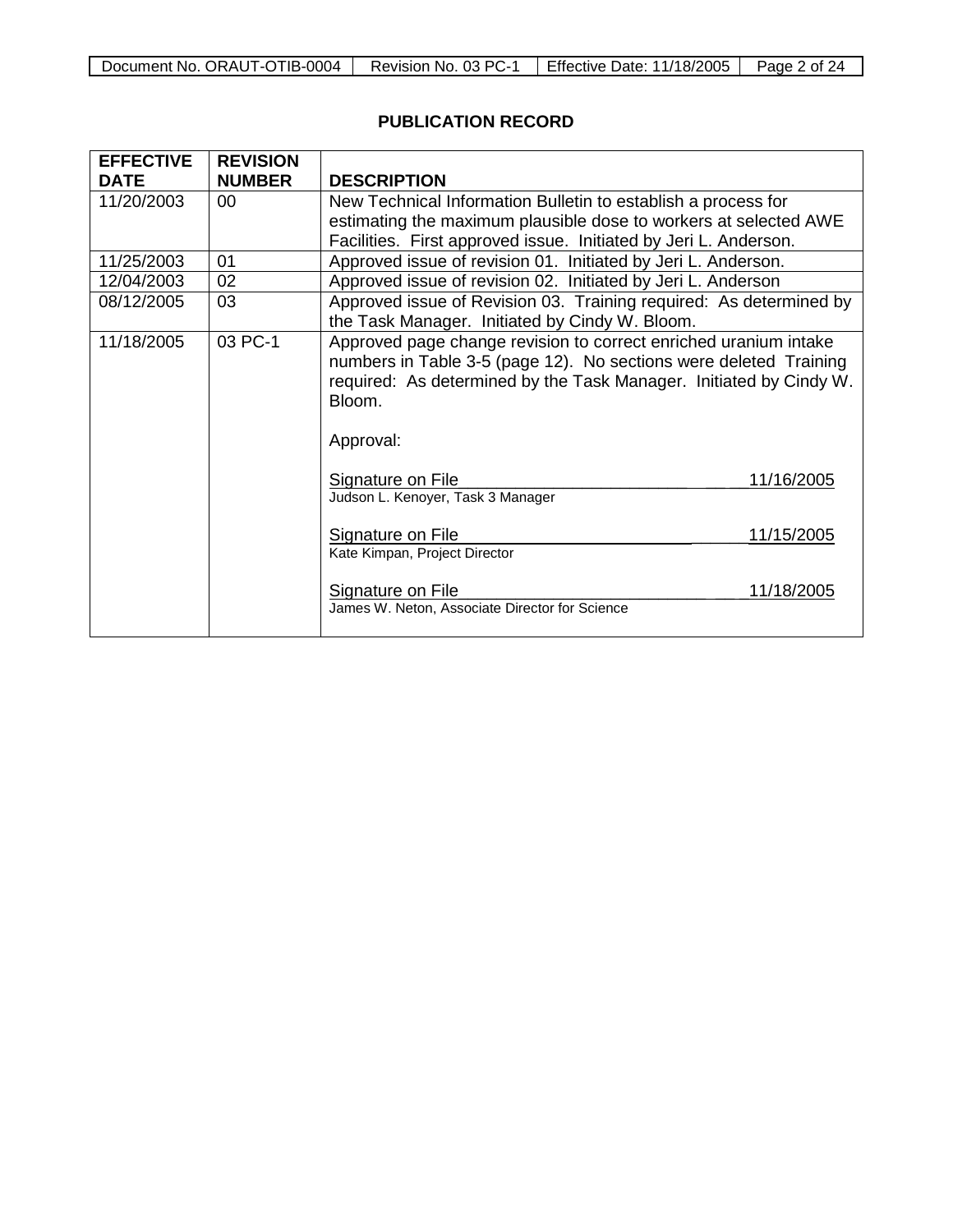## **TABLE OF CONTENTS**

| Section                                                                                                                                                                                                                                                                                                                                                                                                                                                                                                                                                     | Page |
|-------------------------------------------------------------------------------------------------------------------------------------------------------------------------------------------------------------------------------------------------------------------------------------------------------------------------------------------------------------------------------------------------------------------------------------------------------------------------------------------------------------------------------------------------------------|------|
|                                                                                                                                                                                                                                                                                                                                                                                                                                                                                                                                                             |      |
| 1.0                                                                                                                                                                                                                                                                                                                                                                                                                                                                                                                                                         |      |
| 2.0                                                                                                                                                                                                                                                                                                                                                                                                                                                                                                                                                         |      |
| 3.1.4 Internal Dose: Recycled Uranium at Uranium Metal Handling Facilities  9<br>3.1.6 Occupational Internal Dose Reconstruction Assumptions and Summary  11<br>3.2.1 Uranium Metal Handling Facilities - Penetrating External Dose 13<br>3.2.2 Uranium Metal Handling Facilities - Nonpenetrating External Dose 14<br>3.2.3 Occupationally Required Medical X-Ray at Uranium or Thorium Metal<br>3.2.4 Occupational External Dose Reconstruction Assumptions and Summary  16<br>3.3 Uranium Metal Handling Facilities - Estimation of Exposure to Residual |      |
|                                                                                                                                                                                                                                                                                                                                                                                                                                                                                                                                                             |      |
| Attachment A<br>Attachment B                                                                                                                                                                                                                                                                                                                                                                                                                                                                                                                                |      |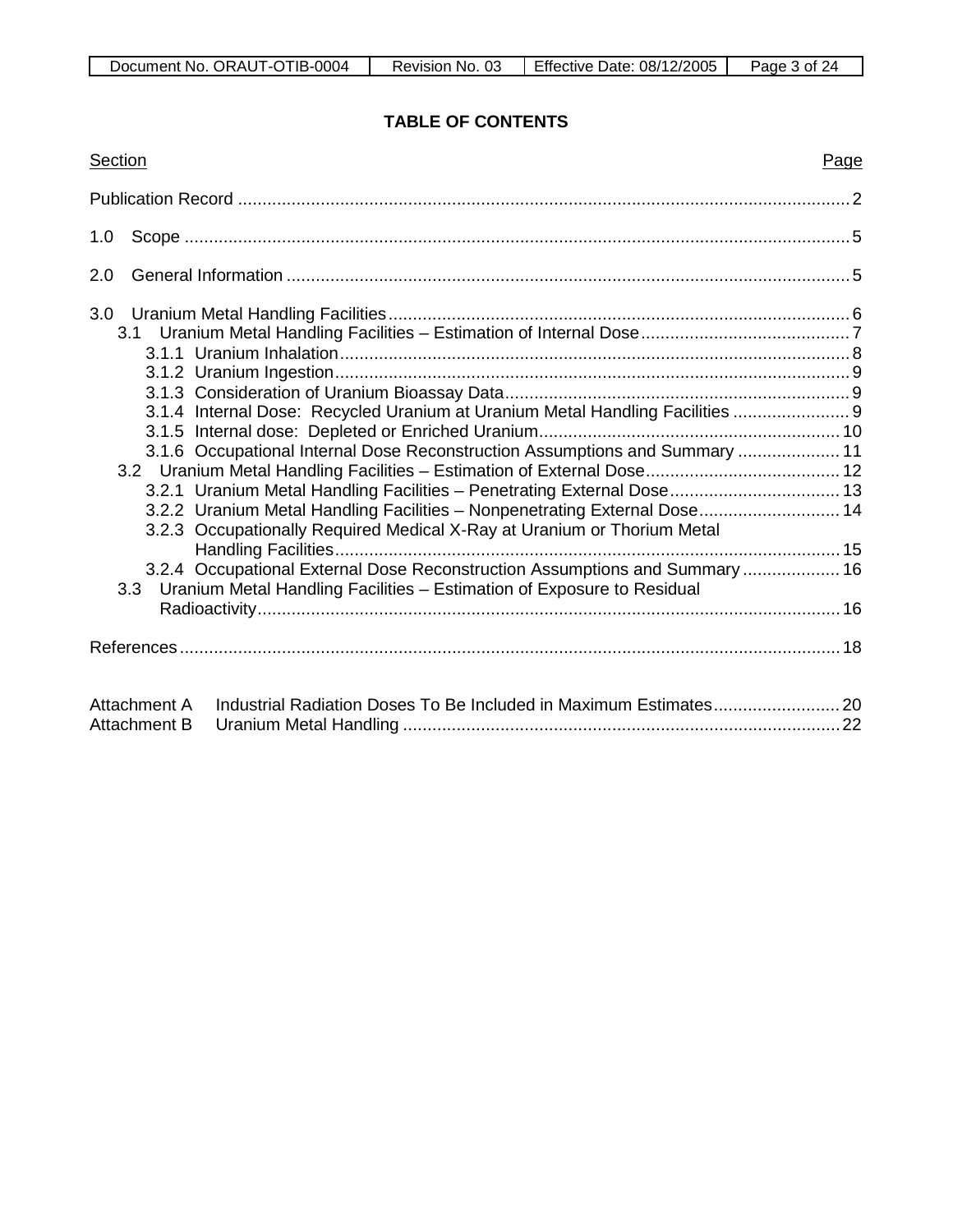| ORAUT-OTIB-0004<br>Document No. | 03<br>No.<br>Revision | Effective<br>Date: 08/12/2005 | Page<br>0t<br>'⁄Δ |
|---------------------------------|-----------------------|-------------------------------|-------------------|

# **LIST OF TABLES**

| Table   |                                                                      | Page |
|---------|----------------------------------------------------------------------|------|
| $3 - 1$ | Assumed fractions of recycled uranium contaminants at metal handling |      |
|         |                                                                      |      |
| $3 - 2$ | Predicted uranium urinalyses from maximum inhalation and ingestion   |      |
|         |                                                                      |      |
| $3 - 3$ | Estimated recycled uranium activity fractions for internal dose      |      |
|         |                                                                      |      |
| $3 - 4$ |                                                                      |      |
| $3 - 5$ |                                                                      |      |
| $3-6$   |                                                                      |      |
| $3 - 7$ |                                                                      |      |
| $3 - 8$ |                                                                      |      |
| $A-1$   |                                                                      |      |
| $B-1$   |                                                                      |      |
|         |                                                                      |      |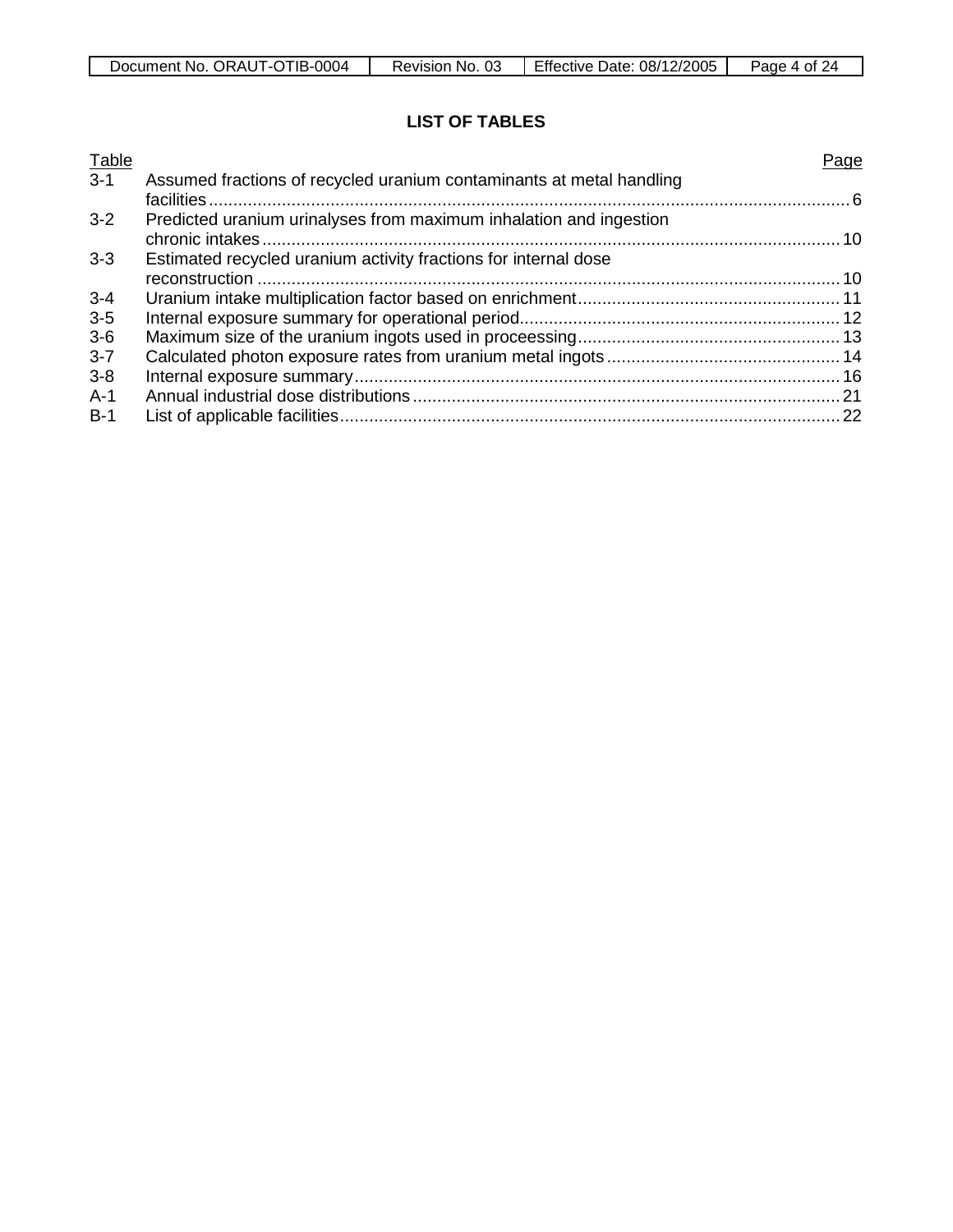### **1.0 SCOPE**

Technical Information Bulletins (TIBs) include general working documents that provide guidance concerning the preparation of dose reconstructions at particular sites or categories of sites. TIBs will be revised in the event additional relevant information is obtained. TIBs may be used to assist NIOSH in the completion of individual dose reconstructions.

The purpose of this document is to provide guidance for estimating the maximum plausible dose to workers at Atomic Weapons Employers (AWEs). This document may also be used to estimate doses at Department of Energy facilities when the exposures would be adequately estimated by the methods in this document. (The classification of facilities as either DOE or AWE is based on regulatory definitions, not on the type or amount of radiation exposure that might have occurred). This document describes an efficiency process that may be used to expedite the processing of claims requiring dose reconstruction under the Energy Employees Occupational Illness Compensation Program Act (EEOICPA). The exposure matrices in this document are designed to estimate the maximum plausible annual doses for the purpose of expediting certain types of claims.

In this document, the word "facility" is used as a general term for an area, building or group of buildings that served a specific purpose at a site. It does not necessarily connote an "atomic weapons employer facility" or a "Department of Energy facility" as defined in the Energy Employees Occupational Illness Compensation Program Act of 2000 (42 U.S.C. § 73841 (5) and (12)).

This document includes general information regarding radiation dose reconstruction, followed by specific facility category information and by the type(s) of radiation exposure that might have occurred at a given facility category. The document was originally created to overestimate doses categorized, generally, as natural uranium handling facilities, and so this revision begins with uranium handling facilities.

### **2.0 GENERAL INFORMATION**

The intake and dose rates in this exposure matrix are to be used in conjunction with the individual worker's covered employment dates, date of birth, and date of cancer diagnosis. Rather than pro-rate intake and dose rates, it is acceptable to use exposure values for a full year, as this will overestimate dose. Because worker bioassay and dosimetry data, and workplace monitoring data cannot be ignored, the worker's data and associated workplace monitoring data, if available, should be reviewed to ensure that a dose reconstruction based on this exposure matrix is an overestimate for a particular worker's circumstances.

Some of the facilities have multiple periods of Atomic Energy Commission (AEC) operation (not including periods designated as remediation). In these cases, the maximum dose estimates in sections designated as X.1 (internal) and X.2 (external) are applied for each period of AEC operations and only for these periods. Direction for estimating exposure during periods of normal (e.g., non-AEC) operation or remediation is provided in sections designated as X.3.

The term "day" in this document refers to a calendar day. The term "workday" is used to describe a day at work. It is assumed that there are 250 workdays per year and that a workday is 8 hours long: this results in 2000 hours of work per year. The distinction between workday and calendar day is especially important when considering internal dose rates for use in calculating organ doses.

NIOSH has concluded that non-DOE sources of radiation exposure are to be reconstructed for the covered employment period. The NIOSH method for adding the non-DOE exposures is to assign the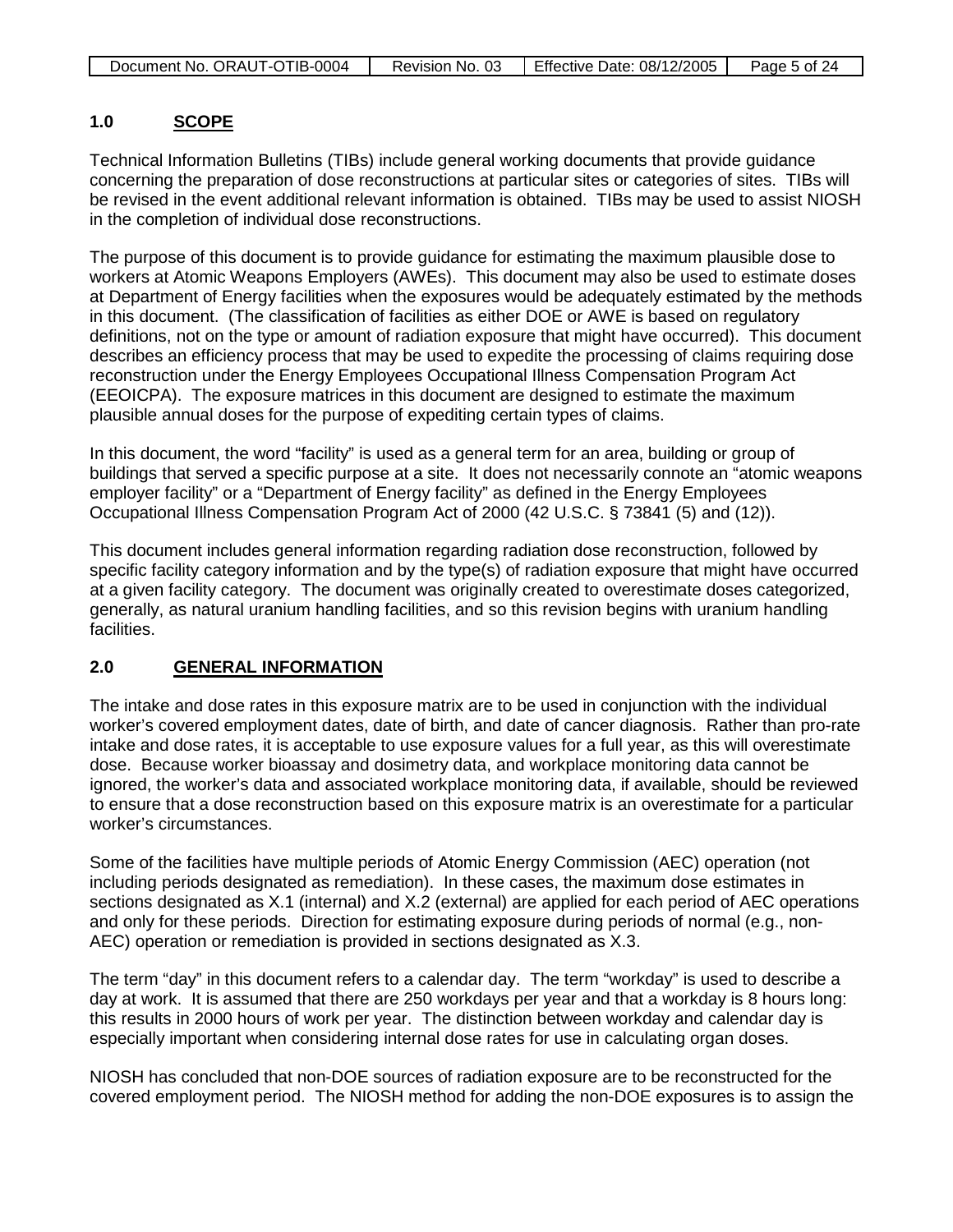| Document No. ORAUT-OTIB-0004 | Revision No. 03 | <b>Effective Date: 08/12/2005</b> | Page 6 of 24 |
|------------------------------|-----------------|-----------------------------------|--------------|
|                              |                 |                                   |              |

dose distributions in Table A-1, to all AWE employees, unless the doses are lower in the facilityspecific data. Because this is an overestimating approach, and the use of analytical x-ray equipment, radioactive sources and materials, and radiography devices would not have been unusual in operational programs, the default is to include the dose from the estimated total industrial exposure distributions from these activities in AWE overestimates. However, the industrial radiography component in Table A-1 can be excluded on a case-by-case basis, when additional information is sufficient to support exclusion (note that job title might not be sufficient to make this determination if there is no information about the location of the radiation source, the area radiation levels and the location of the employees). Note that these estimates of industrial radiation dose represent a reasonable estimate of likely doses for most workers, but any available claim-specific information should be considered when it is available for employees, who were working with or in the direct vicinity of industrial radiation sources and/or devices.

#### **3.0 URANIUM METAL HANDLING FACILITIES**

There were approximately 102 AWE facilities that handled natural uranium in support of the atomic weapons program. Of these facilities, 92% operated for 10 years or less and 76% operated for 5 years or less. The maximum time operated was twenty-three years and the minimum time was less than a year.

The uranium metalworking processes at these facilities included reduction and recasting, rolling, machining, extruding, and forging; fuel element fabrication; and uranium recovery from scrap. A large number of the facilities handled only uranium metal. Most of the facilities considered in this section were privately owned and their work was done for the AEC or Manhattan Engineer District (MED) on a short-term basis and/or in addition to their normal commercial operations. Section 3 only addresses uranium, its short-lived progeny and possible contaminants from receipt of recycled uranium. The assumptions regarding recycled uranium contaminants are further discussed in other subsections, but the assumed mass (in parts per billion (ppb)) and activity fractions, based primarily on a review of Fernald and Hanford information, are shown here because of their significance to both internal and external dose reconstruction. The determination of activity fraction is based on depleted uranium, and results in overestimates of the activity fractions for facilities that used normal or enriched uranium with associated larger specific activities.

|             | Table 3-1. Assumed fractions of recycled uranium contaminants at metal handling |  |
|-------------|---------------------------------------------------------------------------------|--|
| facilities. |                                                                                 |  |

| Recycled uranium contaminant                  | <b>Pu-239</b> | <b>Np-237</b> | $\overline{\phantom{1}}$ Tc-99 | Th-232                                          | Th-228 |
|-----------------------------------------------|---------------|---------------|--------------------------------|-------------------------------------------------|--------|
| Activity fraction of contaminant in uranium 1 |               |               |                                | 0.00246   0.00182   0.379   2.73E-06   2.73E-06 |        |
| Contaminant in ppb of uranium                 |               | 1.040         | 9.000                          | 10.000                                          |        |
| *accumac cama activity ac Th_232              |               |               |                                |                                                 |        |

assumes same activity as Th-232

Exposure from processing of thorium, radium, uranium ores, or other radioactive materials (except as recycled uranium contaminants) is not considered in this section. Some uranium scrap recovery operations processed only uranium; however, a number of these operations also processed uranium long-lived progeny, such as thorium-230 and radium-226; some sites were processing small amounts of plutonium or other radioactive contaminants in the waste.

To summarize, Section 3 provides an estimate of the maximum plausible dose from uranium and its short-lived progeny at uranium metal-handling facilities. This section includes consideration of radiation exposure from recycled uranium contaminants within the uranium metal matrix. This section does not include consideration of exposures from uranium ore processing, long-lived uranium progeny, or other radioactive metal processing, which might also have occurred at some facilities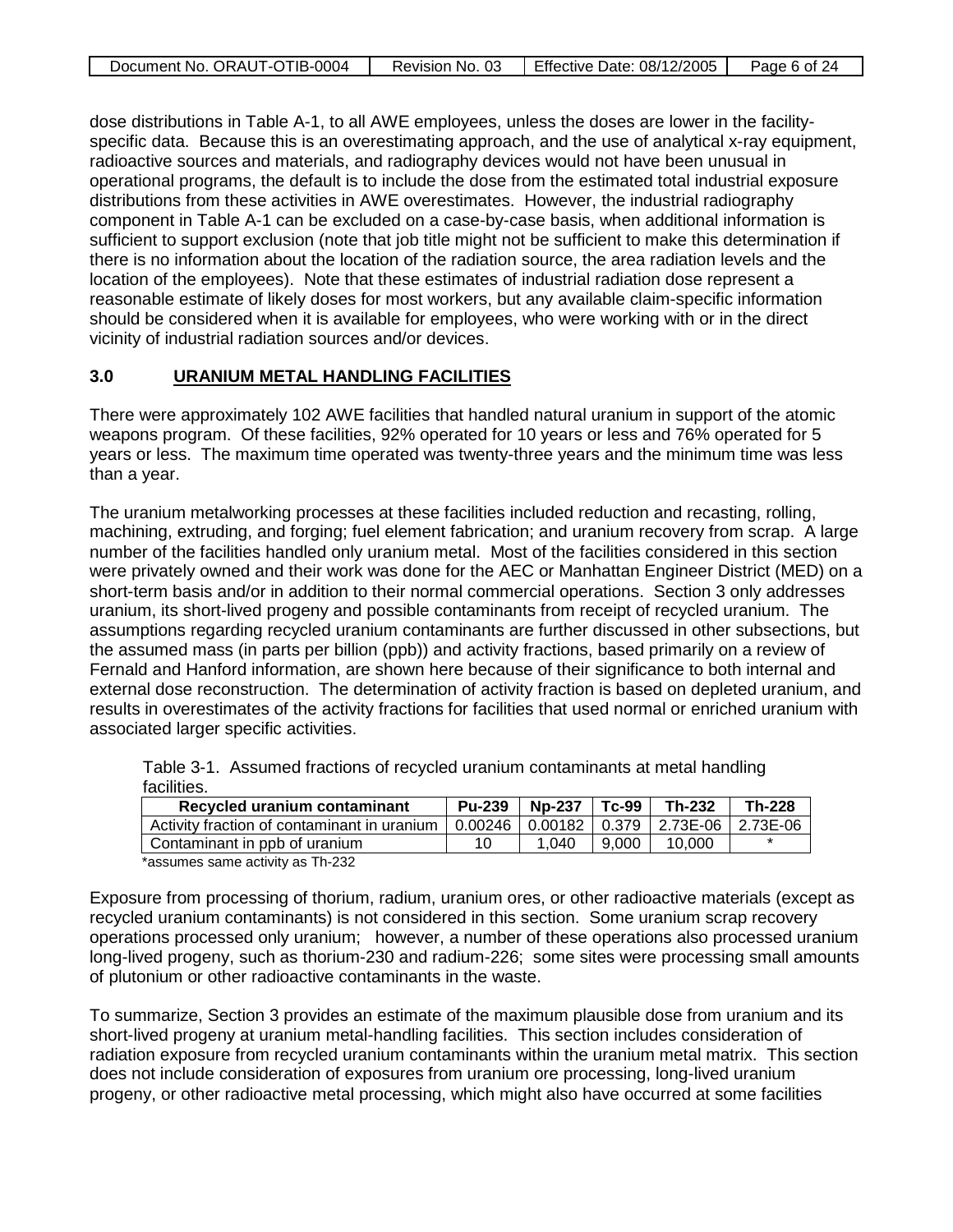| Document No. ORAUT-OTIB-0004 | Revision No. 03 | Effective Date: 08/12/2005 | Page 7 of 24 |
|------------------------------|-----------------|----------------------------|--------------|

during some periods. If a facility processed other forms of uranium or other radionuclides, additional exposure information must be considered when reconstructing a maximum plausible dose estimate.

## **3.1 URANIUM METAL HANDLING FACILITIES – ESTIMATION OF INTERNAL DOSE**

During World War II and the time of the Manhattan Engineer District (MED), the permissible level for natural uranium air dust concentration was set at 500  $\mu$ g/m<sup>3</sup> for insoluble uranium compounds and 150  $\mu$ g/m<sup>3</sup> for soluble uranium compounds. After the war, the University of Rochester (Rochester, NY) recommended lowering the permissible level to 50  $\mu$ g/m<sup>3</sup> for all uranium compounds on the basis of chemical toxicity. This level was also stated as 70 disintegrations per minute per cubic meter (70 dpm/m<sup>3</sup>) for natural uranium and was based primarily on animal studies. The Medical Division of the AEC New York Operations Office (NYOO) thought that the "maximum permissible level" should be based on human data and was thus unknown. Therefore, the level of 50  $\mu$ g/m<sup>3</sup> was generally referred to as the "preferred level" (AEC 1949). Oftentimes the contractors of the AEC used the term "Maximum Allowable (air) Concentration" (MAC) interchangeably with the "preferred level" (PL) and reported air-sampling results as multiples of the MAC (NLO 1952, AEC 1953). When considering air concentrations reported in multiples of the PL or MAC, the actual assumed value of the PL or MAC should be verified.

In 1949, the Medical Division of the NYOO published a report on the health hazards at seven facilities that produced and/or processed uranium for the AEC. These facilities included Mallinckrodt Chemical Works, Harshaw Chemical Company, Linde Air Products, Electro Metallurgical Company, Simonds Saw and Steel Company, Vulcan Crucible Company (later known as Aliquippa Forge), and Vitro Manufacturing Company. These facilities were the earliest MED- or AEC-constructed or employed, uranium processors and, with the exception of Vulcan Crucible, were very large operations in comparison to the other AWE uranium handling facilities. The AEC used the information on work tasks with measured air concentrations in breathing zones, general areas and process areas to determine average air concentrations weighted by exposure times and summed these time-weighted air concentrations to determine daily time-weighted average air concentrations by job categories. Up until the time of the 1949 MED report, surveys by the NYOO indicated that out of 648 exposed workers at these plants, 9% were exposed to uranium air concentrations greater than 125 MAC (greater than 6250  $\mu$ g/m<sup>3</sup>), 9% were exposed at 25-125 MAC (1250-6250  $\mu$ g/m<sup>3</sup>), and 82% were exposed to less than 25 MAC (less than 1250  $\mu$ g/m<sup>3</sup>). As a result of the NYOO report, significant improvements were made in the operational conditions such as re-design of ventilation systems, enclosing some processes, and using remote controls (AEC 1949). By the end of 1949, exposure levels were significantly reduced at these larger plants even though production levels increased (Mason 1958).

In addition, AEC decided to discontinue long-term work at some facilities where resources were not available to improve radiation safety. Vulcan Crucible (Aliquippa Forge) was a steel mill that contracted with the AEC to roll uranium billets into rods on a part-time basis from 1948 to 1949. The contract (AEC Contract No. AT-(30-1)-407) stated that the plant was to arrange to spend "at least two consecutive weeks out of every five consecutive weeks" performing the AEC contract work. Four of the most exposed workers in the 1949 study were from this plant and the report stated that discussions were under way to shut down this operation (AEC 1949). Operations were shut down in late 1949 and the plant was decontaminated to 1950 standards (Adams and Payne 1992).

Early exposure studies were not very selective in terms of particle size (Stannard 1988), and could have under or over accounted for respirable radioactive material. Two early uranium facility particle size distribution studies measured particle size distributions. Medians ranged from 1.22 to 1.80  $\mu$ m mass median diameter during rolling (Spiegl et al. no date; probably 1949 or 1950, the year was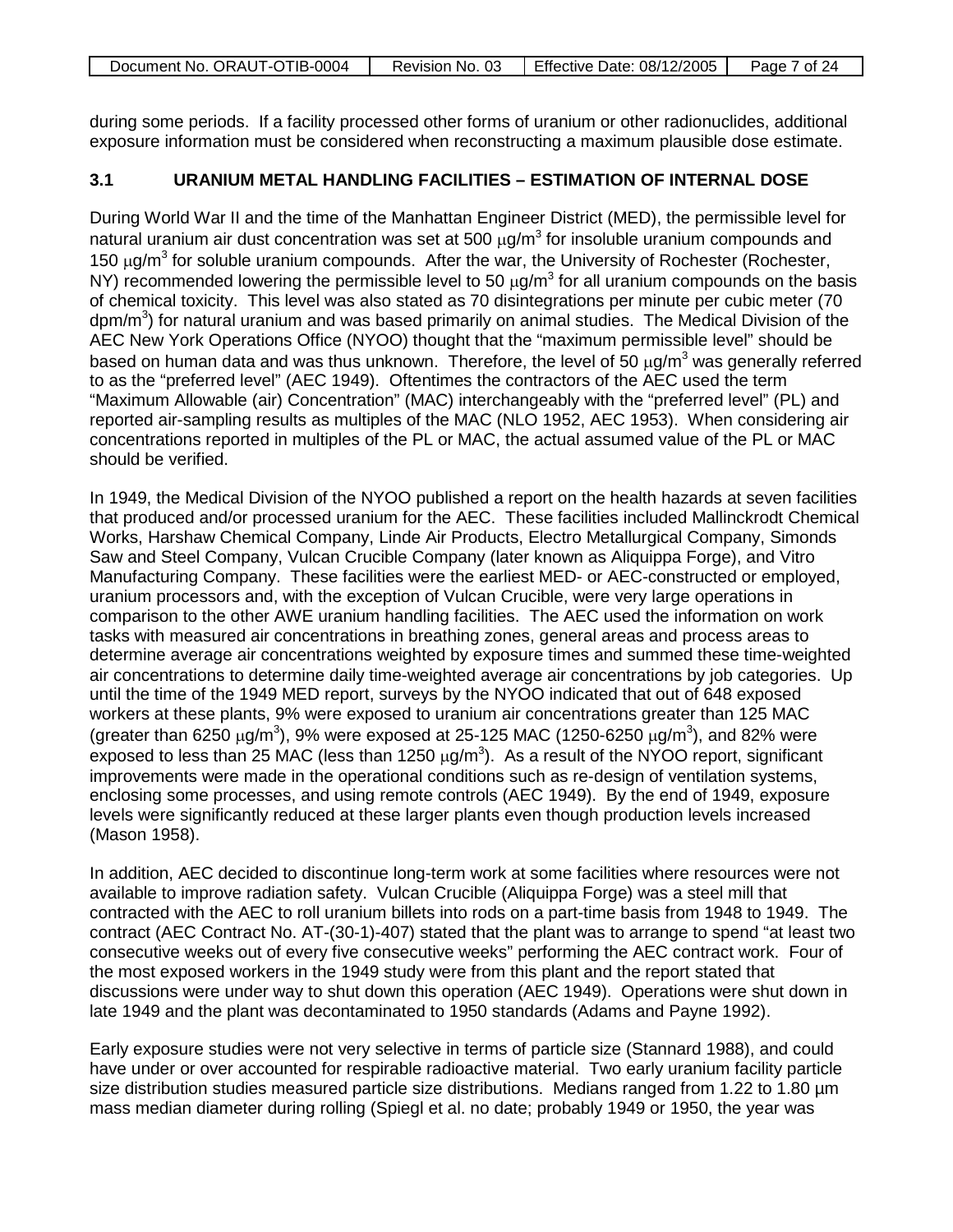| Document No. ORAUT-OTIB-0004 | Revision No. 03 | Effective Date: 08/12/2005 | Page 8 of 24 |
|------------------------------|-----------------|----------------------------|--------------|

unspecified), and 3.1 to 4.9 µm [probably mass median diameter, but not specified] in an area of visible dust at an ore processing and scrap recovery facility (AEC 1958). When adjusted for density, these results are considered consistent with International Commission on Radiological Protection (ICRP) Publication 66 default parameters for particle deposition (ICRP 1994a), so dose reconstructions should assume ICRP Publication 66 defaults (including a 5 µm activity median aerodynamic diameter). In addition, the air concentration measurements represented the amount of uranium in the air where the workers were located, but not necessarily, what was taken into the lung or the body. At many of the AWE uranium metal facilities, the daily-weighted average exposures become significant overestimates of annual exposures when multiplied by 250 workdays per year. This is because the uranium operations were intermittent. Usually, AEC measured airborne contamination with alpha counters, so it is reasonable to use the activity rather than the mass designation for the MAC for estimation of the maximum daily intake.

### **3.1.1 URANIUM INHALATION**

Human and animal studies have indicated that oxides of uranium can be very insoluble in the lung (ICRP 1995), indicating absorption type S (0.1% and 99.9% with clearance half-times on the order of 10 minutes and 7000 days, respectively). Other *in vitro* dissolution studies of compounds found at uranium facilities have shown that oxides of uranium exhibit moderate solubility (Eidson 1994; Heffernan et al. 2001) suggesting absorption type M (10% and 90% with clearance half-times on the order of 10 minutes and 140 days, respectively). *In vitro* dissolution tests on oxides produced from uranium metal during depleted uranium armor penetrator tests have indicated multicomponent dissolution rates, with 25% of uranium dissolving with a half-time of less than or equal to 0.14 days and 75% dissolving with a half-time of 180 days. Because there was no specific information on the solubility of aerosols produced at the AWE uranium metal processing facilities, this analysis assumed that both types M and S were available. The selection of absorption type should depend on the organ of interest. Dose reconstructions should assume International Commission on Radiological Protection (ICRP) Publication 66 default parameters for particle deposition (ICRP 1994).

For the purpose of estimating maximum plausible dose, it is assumed that a worker received a constant exposure to a maximum level of 7000 dpm/ $m<sup>3</sup>$  (100 MAC) during AEC operation. This document assumes that the intake for a year is derived from the worker being exposed to 100 MAC for eight hours per day, five days per week, 50 weeks per year, whereas time-weighted average studies of even the larger plants like Mallinckrodt show that the majority of time workers were exposed at lower levels than this. No credit is taken for breaks or working at tasks where radioactive material intakes would be much lower or nonexistent.

Although the information presented in Section 3.1, indicates that a small fraction of workers had daily time weighted exposures of greater than 100 MAC, the records also show that the AWE uranium metal handling facilities were not processing uranium on every workday or even every week. A review of some of the busier AWE uranium metal handling facilities, including Simonds Saw and Steel, and Bridgeport Brass (Adrian), support the 100 MAC maximum plausible exposure estimate for each year of AEC operation. In addition, a Y-12 coworker dose study indicates even at the very busy, production-oriented Y-12 plant (which also handled highly enriched uranium) an estimated natural uranium exposure of 100 MAC would overestimate all type M predicted 95th percentile annual intakes and would be a reasonable estimate or overestimate for the 50th percentile type S intakes for most years (ORAUT 2005).

The maximum annual uranium inhalation intake due to chronic exposure is estimated by multiplying the maximum air concentration of 7000 dpm/m<sup>3</sup> (5000  $\mu$ g/m<sup>3</sup>) by the ICRP 66 recommended breathing rate of 1.2 m<sup>3</sup>/h and by the assumed 2000 work-hours per year. This results in an annual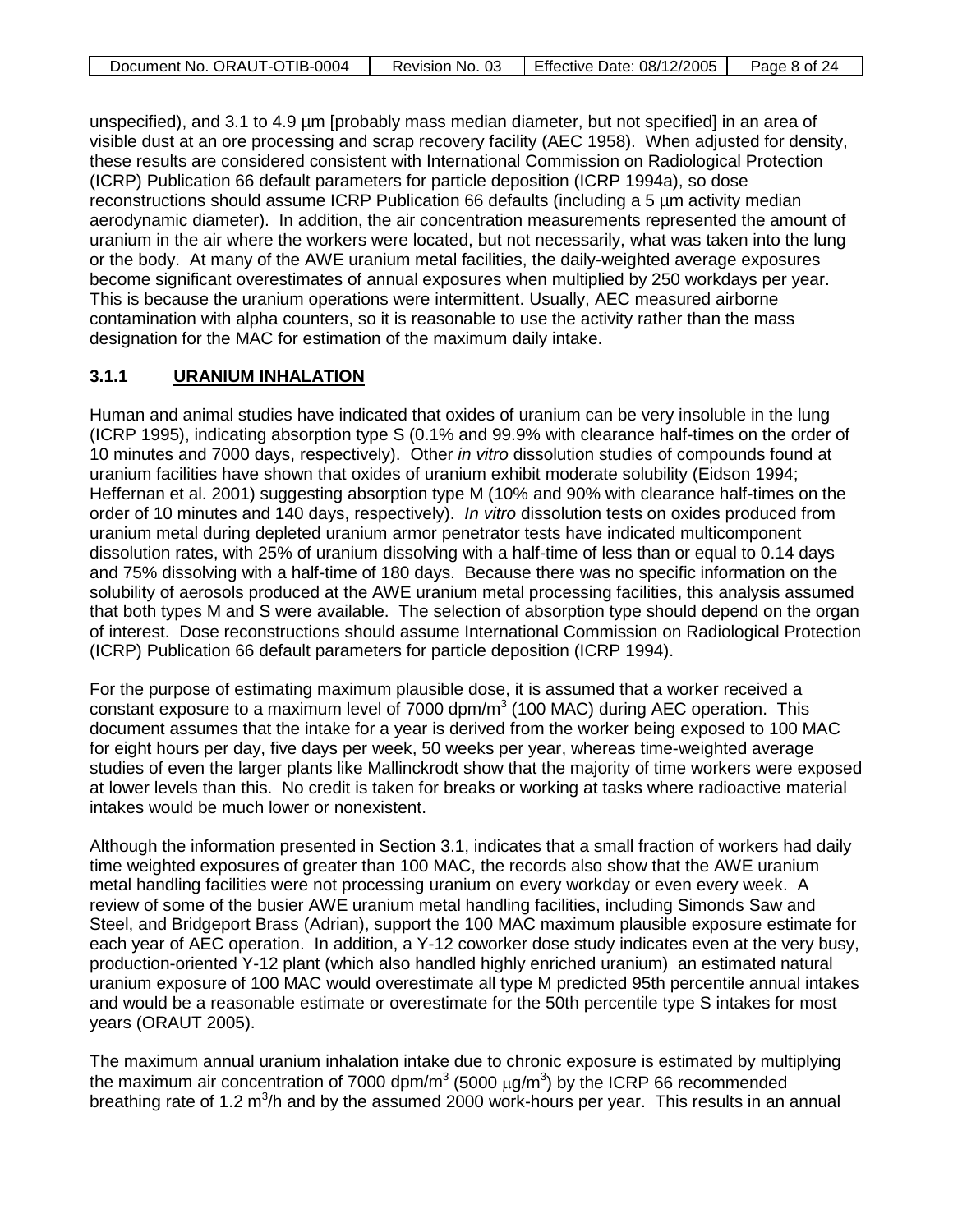| Document No. ORAUT-OTIB-0004 | Revision No. 03 | Effective Date: 08/12/2005 | Page 9 of 24 |
|------------------------------|-----------------|----------------------------|--------------|

chronic inhalation intake of 1.68E+07 dpm (1.2E+07  $\mu$ g), which is equal to a daily intake rate of 46,000 dpm/day (3.3E+04 µg/day) For the purpose of calculating annual organ doses, the intake (in dpm) is assumed to be entirely U-234. For intake periods of less than one year, the intake rates shown in Table 3-5 should be adjusted as noted in Section 3.1.6, unless site- and/or claim-specific information are available to justify a total intake equal to less than this document assumed annual intake.

### **3.1.2 URANIUM INGESTION**

In the case where inhalation intakes are calculated from air concentrations, ingestion intakes are also to be considered. NIOSH (2004) indicates that the ingestion rate, in terms of dpm for an 8-hour workday, can be estimated by multiplying the air concentration in dpm per cubic meter by a factor of 0.2, so the uranium ingestion rate based on an air concentration of 7000 dpm/ $m<sup>3</sup>$  would be 1400 dpm/workday. To adjust this to ingestion intake per calendar day, 1400 dpm/workday is multiplied by 250 workdays per year and divided by 365 days per year, which equals 959 dpm/d. In accordance with NIOSH 2004, the same f1-value as used for inhalation dose calculations is to be used for ingestion dose calculations.

### **3.1.3 CONSIDERATION OF URANIUM BIOASSAY DATA**

The uranium fusion photofluorimetry urinalyses, which were the typical uranium bioassay method at the AWEs, were frequently performed by the University of Rochester and the AEC's New York Operations Office and were similar to those performed at other AEC facilities. The default detection threshold for uranium urinalysis is assumed to be 10 µg/L based on a reported sensitivity of 5 to 10 µg/L for uranium fluorimetry urinalysis in the early years (Wilson 1958).

Predicted uranium urinalysis results were calculated for the last day of assumed chronic intake periods of 1, 2, 5, 10, 20 and 50 years, assuming the maximum estimated inhalation and ingestion intakes of natural uranium. The results are shown in Table 3-2. Type M uranium comes to 90% equilibrium in urine at about one year resulting in excretion of about 1400 µg/L. Chronic inhalation and ingestion of Type S material results in a uranium urinalysis of about 50 ug/L after 1 year of exposure and about 160 µg/L after 50 years of exposure. A cursory review of uranium urinalysis data from the metal handling facilities (Simonds Saw and Steel, Bridgeport Brass (Havens, Adrian, Extrusion Plant and Seymour Specialty Wire), Chapman and Aliquippa Forge), as well as Y-12 and Paducah indicates that uranium urinalysis results exceeding 100  $\mu$ g/L are rare and that most results are less than 50  $\mu$ g/L. In addition, when results did exceed these values, they usually dropped to less than 30  $\mu$ g/L within a week or so. This gives additional credibility to the assumption that the assumed uranium intake rates are likely to be overestimates for natural uranium. However, it should be noted that assumption of these intake rates for enriched uranium could result in much lower mass-based bioassay results. For 3.5% enrichment, the 1-year and 50-year bioassay results would be about 400 µg/L for type M, and 16 and 49 µg/L, respectively, for type S. For 93.5% enrichment, the 1-year and 50-year bioassay results would be about 14  $\mu$ g/L for type M, and 0.5 and 1.6  $\mu$ g/L, respectively, for type S**.**

### **3.1.4 INTERNAL DOSE: RECYCLED URANIUM AT URANIUM METAL HANDLING FACILITIES**

Recycled uranium might have been processed at uranium metal handling facilities after 1952. An estimate of contaminants that might contribute the most to internal doses, based on a review of recycled uranium contaminants at Hanford and Fernald, is shown below in Table 3-2. (The relative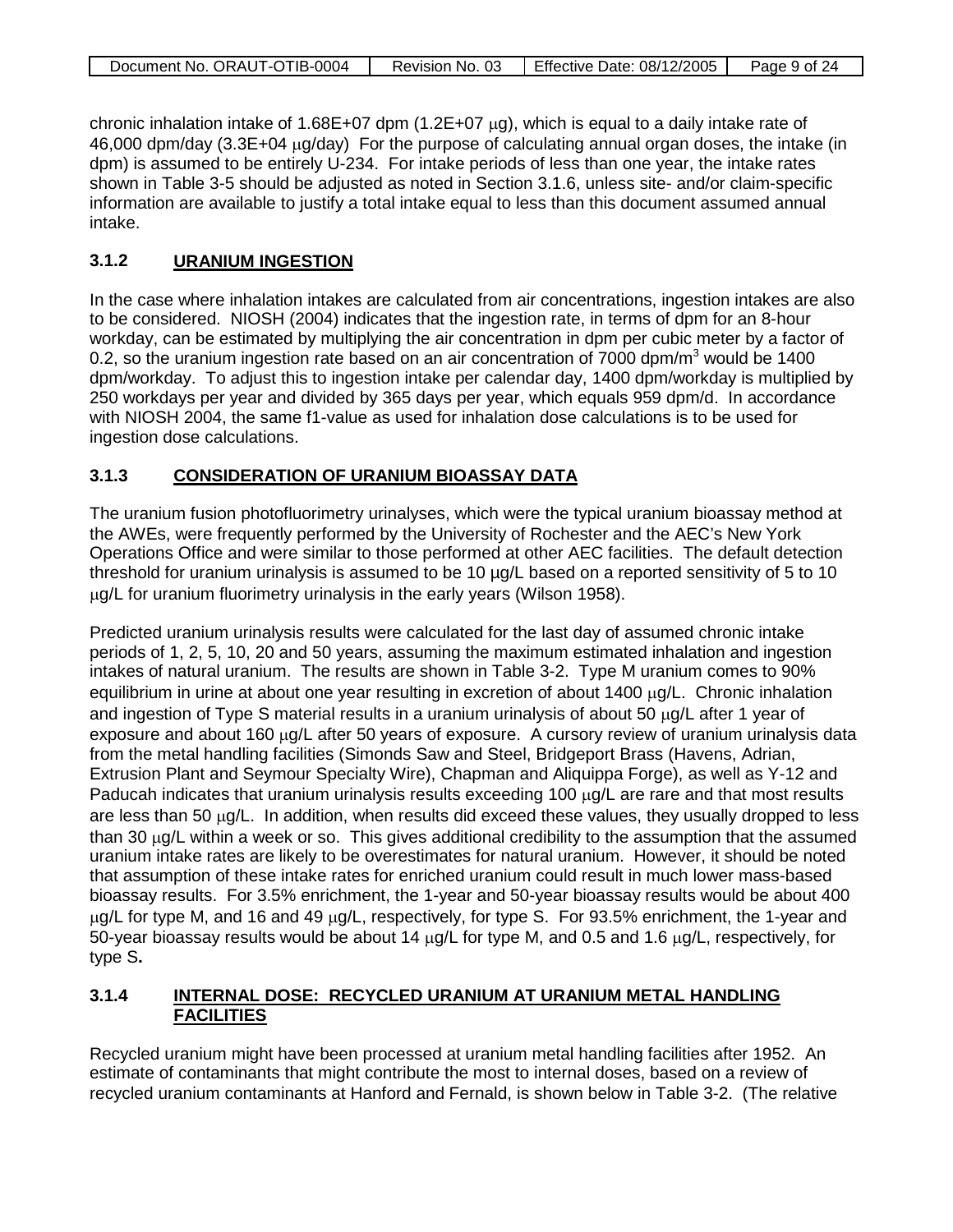| <b>Bioassay</b> | <b>Type M</b> |            | <b>Type S</b> |       |
|-----------------|---------------|------------|---------------|-------|
| collection year | dpm/d         | $\mu$ g/L* | dpm/d         | µg/L* |
| 0.5             | 2,579         | 1,215      | 84            | 39    |
|                 | 2,909         | 1,370      | 108           | 51    |
| 2               | 3,066         | 1,444      | 146           | 69    |
| 5               | 3,113         | 1,466      | 210           | 99    |
| 10              | 3,138         | 1,479      | 255           | 120   |
| 20              | 3,162         | 1,490      | 295           | 139   |
| 50              | 3,185         | 1,501      | 333           | 157   |

Table 3-2. Predicted uranium urinalyses from maximum inhalation and ingestion chronic intakes.

\*Mass results assume natural uranium exposure

internal dose contributions from Tc-99, Th-228 and Th-232 were low enough to be ignored.) It is unlikely that recycled uranium would constitute the entire source term nor would there be significant concentration of recycled uranium contaminants. In addition, the activity fractions assume that the uranium specific activity is based on depleted uranium, which increases the proportion of the contaminants by activity. The contaminant levels for depleted uranium overestimate the contaminants in uranium of normal enrichment by about 40%. The contaminants are assumed to be oxides, and it is assumed that a plutonium oxide might behave either as absorption type M or type S material. Neptunium is assumed to behave as absorption type M.

> Table 3- 3. Estimated recycled uranium activity fractions for internal dose reconstruction. **Uranium Pu-239 Np-237**

> > 1 0.00246 0.00182

#### **3.1.5 INTERNAL DOSE: DEPLETED OR ENRICHED URANIUM**

For a given uranium process, the mass of (long-lived) uranium released to air will not change because of enrichment. In other words, the mass concentration in air would likely be similar for depleted, natural and enriched uranium. However, as the enrichment of U-235 (and therefore U-234) increases, more activity would be in the air, because of an increase in uranium specific activity. (Specific activity refers to the radioactivity per unit mass of material; as the half-life increases, the specific activity decreases.)

Depleting uranium results in reduced activity per mass, because the mass-ratio of the lower specific activity U-238 is increased. Because so few sites handled only depleted uranium, and because adjusting for depletion would reduce the estimated intakes below those estimated for natural uranium, it is assumed that depleted uranium intakes are adequately bounded by the natural or normal uranium intake overestimates.

Uranium enriched by gaseous diffusion or a calutron [an electromagnetic device for separating material by mass] results in a significant increase in the shorter-lived U-235 and U-234 isotopes, which leads to an increase in specific activity of the uranium. Enriched uranium metal has essentially the same physical characteristics as natural or depleted uranium, but is more radioactive per unit mass of uranium.

One way to estimate intakes from processing enriched uranium, when information is available regarding intakes of natural uranium from the same process, is to consider the different specific activities of the material being processed. The specific activities for various uranium compositions are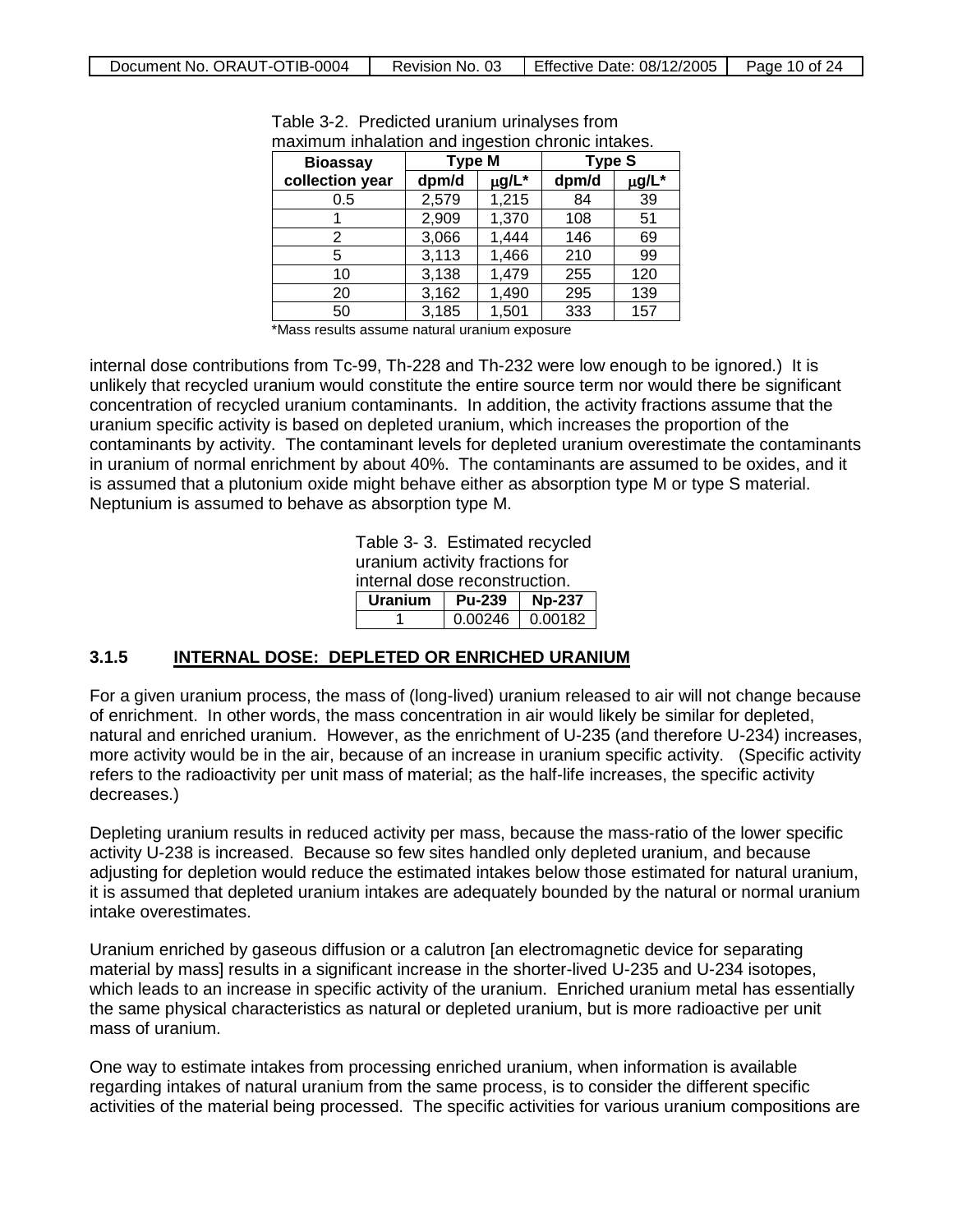| Document No. ORAUT-OTIB-0004 | Revision No. 03 | Effective Date: 08/12/2005 | Page 11 of 24 |
|------------------------------|-----------------|----------------------------|---------------|
|                              |                 |                            |               |

shown in Table 3-4. Assuming the amount of material that will become airborne is based on the physical and chemical characteristics of uranium, and is not related to its specific activity, it is reasonable to assume that mass-based air concentrations for a given process will be the same for natural and enriched uranium. It follows that an estimate of radioactive air concentrations for enriched uranium based on natural uranium will increase by the ratio of the specific activity of the enriched uranium to the natural uranium. This estimate does not consider changes in handling practices and throughput, which were likely to have occurred during the handling of enriched uranium and which would likely reduce intakes from this overestimating method.

| <b>Uranium</b>   | <b>Specific activity</b><br>pCi/µg | <b>Uranium activity</b><br>multiplier |
|------------------|------------------------------------|---------------------------------------|
| Depleted         | 0.4021                             |                                       |
| Natural (normal) | 0.6829                             |                                       |
| 2%               | 1.616                              | 2.37                                  |
| 3.5%             | 2.201                              | 3.22                                  |
| 20%              |                                    | 13.2                                  |
| 93.5%            | 68.11                              | 99.7                                  |

Table 3-4. Uranium intake multiplication factor based on enrichment.

Intake activity multipliers are presented for various enrichments in Table 3-4. For sites where it is known that the fraction of enriched uranium processed is only a fraction of the total uranium processed, a weighted multiplier can be derived. If 80% of the uranium source term was natural, and 20% was 93.5% enriched, the multiplication factor would be 0.8 times 1 plus 0.2 times 99.7, which equals 20.74. It is very unlikely that most of the AWEs handled large quantities of highly enriched (93.5%) uranium, because this would have required well-developed nuclear criticality safety programs. Even at low enrichments, the need to address nuclear safety issues would have deterred (but not eliminated) outsourcing of enriched uranium metalwork involving large quantities of material.

For some sites, a more reasonable upper bound can be developed based on a review of the air monitoring data. If the air data appear to be sufficient to adequately bound the air concentrations during AWE operations, the results can be used to determine if the maximum natural uranium intake estimates in this document are bounding. If the natural uranium intake estimate bounds the air data and if bioassays do not exceed the activity-based predictions, no adjustment for enrichment is required for estimating maximum intakes.

### **3.1.6 OCCUPATIONAL INTERNAL DOSE RECONSTRUCTION ASSUMPTIONS AND SUMMARY**

Uranium intakes for overestimating internal dose at uranium metal handling facilities are shown in the table below. Multiple uranium intake possibilities are shown to allow the dose reconstructor to choose the uranium intake for the appropriate enrichment assumption. Note that only one uranium intake rate is to be assigned, in other words, the listed daily intakes of both natural uranium and enriched uranium should not be independently assigned. The type of uranium to assign depends on the assumptions regarding uranium isotopic composition at the facility. However, it is reasonable to weight multiple intake rates as noted in section 3.1.5. Appendix B provides facility-specific information for use in assigning intakes. Because this document provides an overestimating approach, and the choice of maximum plausible air concentration is based on time-weighting exposure for a year, caution should be used in applying this method to organ dose reconstruction for intake periods less than a year. For intake periods less than one year, a simple overestimating approach is to adjust the daily intake upward by the number of days in an average year, 365, divided by the number of days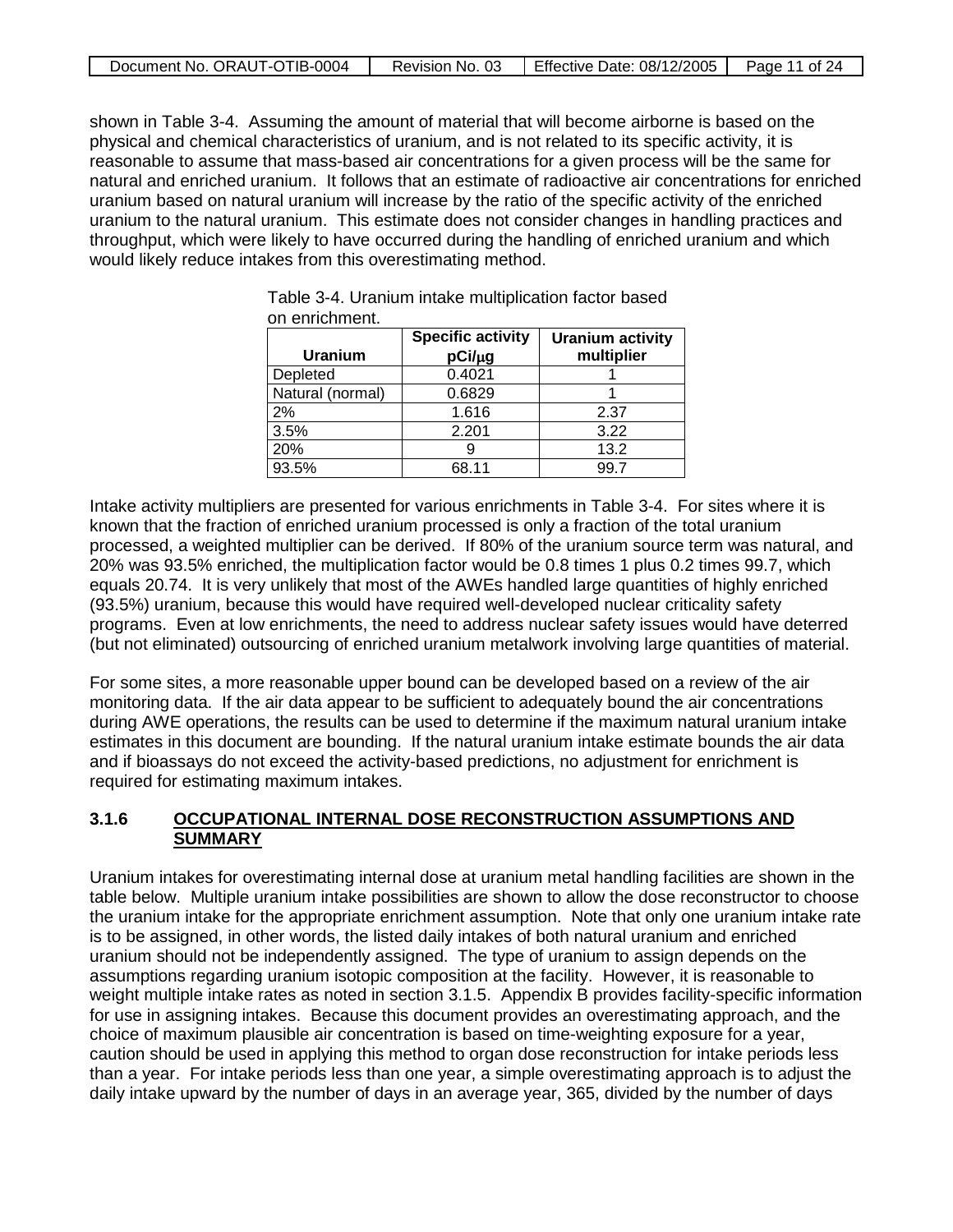exposed in that year. Reducing total intake to less than one year of intake, requires justification of the chosen intake rate for the particular site and employee circumstances.

For dose calculations, uranium intakes are assumed to be U-234. Uranium oxides can be either absorption type M or S.

Recycled uranium contaminants should be accounted for beginning in 1953 and every year thereafter. Neptunium oxides are type M. Plutonium oxides are assumed to be type M or S.

Table 3-5 lists intake rate assumptions for overestimates of uranium metal handling facilities. The intake mode is chronic. The dose distribution is assumed to be constant.

|                 |                               |      | <b>Intake</b> | <b>Intake</b> |
|-----------------|-------------------------------|------|---------------|---------------|
| Radionuclide(s) | <b>Note</b>                   | Type | mode          | dpm/day       |
| U-natural       | Only one of the listed        | M, S | Inhalation    | 4.60E+04      |
|                 | uranium intakes is applied.   | (a)  | Ingestion     | 9.59E+02      |
| U(2%)           |                               | M, S | Inhalation    | 1.09E+05      |
|                 | Assume uranium is U-234       | (a)  | Ingestion     | $2.27E + 03$  |
| U(3.5%)         | for dose calculations.        | M, S | Inhalation    | 1.48E+05      |
|                 |                               | (a)  | Ingestion     | $3.09E + 03$  |
| U(20%)          |                               | M, S | Inhalation    | 6.07E+05      |
|                 |                               | (a)  | Ingestion     | 1.26E+04      |
| U (93.5%)       |                               | M, S | Inhalation    | 4.59E+06      |
|                 |                               | (a)  | Ingestion     | $9.56E + 04$  |
| Pu-239          | Do not include prior to 1953. | M, S | Inhalation    | $1.13E + 02$  |
|                 |                               | (a)  | Ingestion     | 2.36E+00      |
| Np-237          | Do not include prior to 1953. | М    | Inhalation    | 8.38E+01      |
|                 |                               | (a)  | Ingestion     | 1.75E+00      |

Table 3-5. Internal exposure summary for operational period.

Choose same  $f_1$ -value as used for inhalation per NIOSH (2004).

### **3.2 URANIUM METAL HANDLING FACILITIES – ESTIMATION OF EXTERNAL DOSE**

The majority of photons from natural uranium metals are in the 30 to 250 keV energy range. Solid uranium objects provide considerable shielding of the lower energy photons and harden the spectrum, causing the majority of photons emitted from a solid uranium object, such as a thick plate, to have energies greater than 250 keV. While it is recognized that solid uranium sources will have a hardened photon spectrum, exposure to a thin layer of uranium on a surface will result in a larger fraction of exposure to lower energy photons. This analysis assumed workers were exposed to photon energies in the 30 to 250 keV range, which is claimant-favorable when considering both organ dose conversion factors and radiation effectiveness factors. Nonpenetrating dose from natural uranium consists primarily of electrons with energies >15 keV. For consistent presentation, exposure or dose is reported as:

- penetrating, assumed to be associated with photons of energies 30 keV or greater, and
- nonpenetrating, assumed to be associated with photons of energies less than 30 keV or with electrons.

After 1952, small quantities of primarily alpha (Pu-239, Np-237, and Th-232/228) and beta (Tc-99) emitting radionuclides found there way into the uranium metal via recycling. Because of their primarily nonpenetrating radiation types, relatively low activities, and relatively low external radiation hazard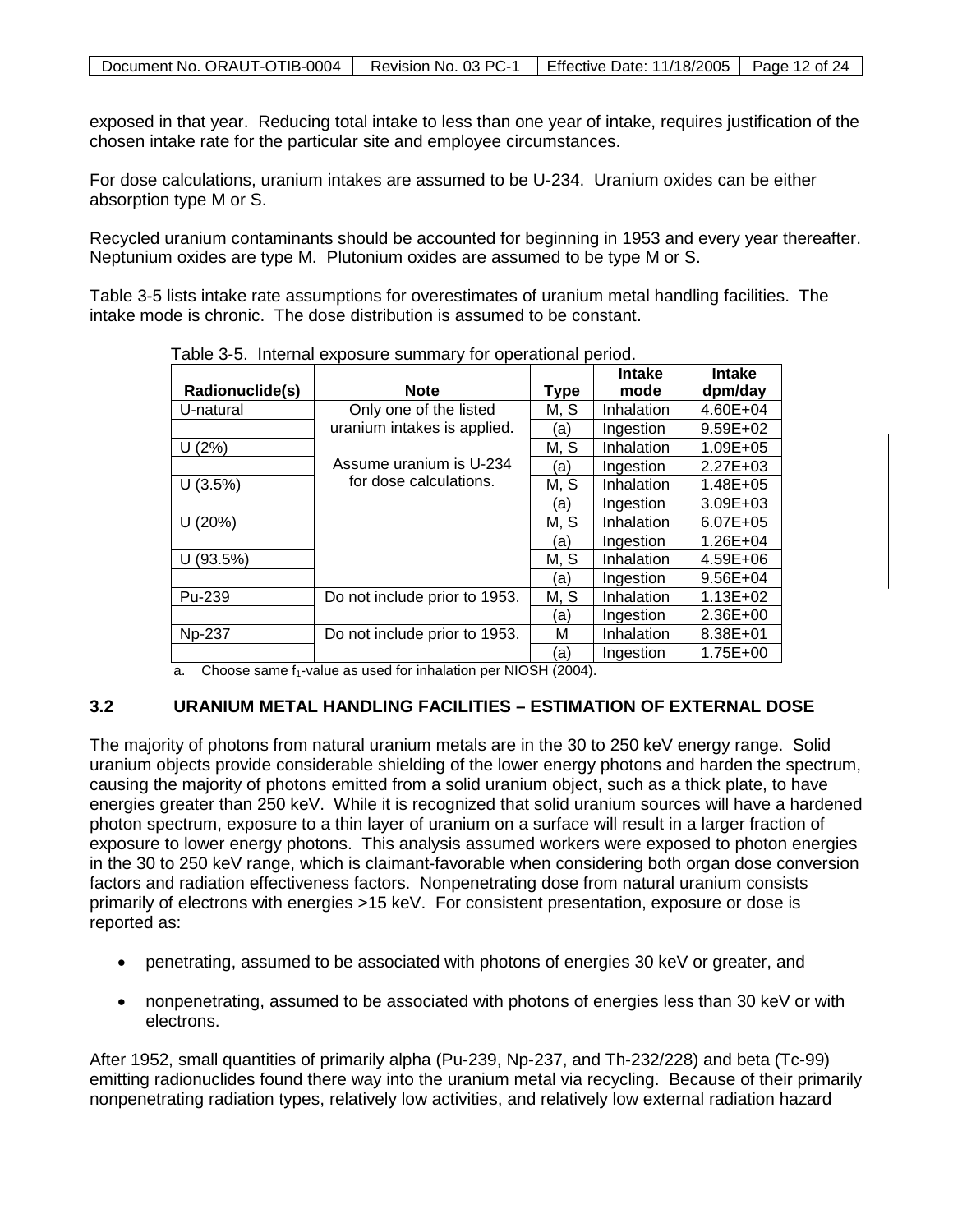| Document No. ORAUT-OTIB-0004 | Revision No. 03 | Effective Date: 08/12/2005 | Page 13 of 24 |
|------------------------------|-----------------|----------------------------|---------------|

when compared to that of their uranium matrix, their contribution to dose is considered adequately addressed by the uranium external dose estimates. A quick check of the relative penetrating dose from an overestimate of recycled uranium contaminants in ground surface contamination shows that they contribute less than 1% to penetrating dose. The assumed nonpenetrating doses from uranium in this document are sufficiently large to bound any small contribution from Tc-99.

Depleted uranium might have been used in small quantities at some facilities, but it is believed that the external dose assumptions are sufficiently large in this document to bound any slight differences in dose contributions from a small, depleted uranium source term. Some uranium metal handling facilities processed enriched uranium. Because of the nuclear safety concerns (criticality events), materials were usually stored away from the work area and throughput was reduced. In addition, enrichment of uranium reduces the activity ratio of U-238, as well as its progeny, which reduces both the photon and the beta exposure from the uranium metal. For enriched uranium, the additional photon dose contribution from U-235 and its progeny does not counteract this decrease. The assumptions for natural uranium are considered bounding for facilities that handled low enriched uranium metal.

#### **3.2.1 Uranium Metal Handling Facilities – Penetrating External Dose**

The maximum size of the uranium ingots used in the atomic weapons program was used to estimate external exposure during processing. The dimensions of the two larger ingots are shown below in Table 3-6.

> Table 3-6. Maximum size of the uranium ingots used in processing (Bonfer 2003).

| <b>Shape</b> | <b>Dimensions (inches)</b>        |
|--------------|-----------------------------------|
| Rectangular  | $24$ L $\times$ 16 W $\times$ 4 H |
| Cylindrical  | 20 L x 13 Dia.                    |

It was assumed that the exposure geometry was 100% anterior-posterior (AP). The workers were assumed to spend 8 hours per day performing their duties and no credit was given for breaks or other periods when they might have been away from the work area. Although during performance of the iob, the worker could have been any distance from the source (the ingots), to be claimant-favorable, it was assumed the worker spent the entire 8 hours at 1 foot from the source.

For the calculations of exposure rate, it was assumed that the ingots were composed entirely of natural uranium metal that had aged for 100 days, which allows for the ingrowth of the short-lived progeny and adds significant dose contribution from the bremsstrahlung radiations due to beta emissions. More than half of the calculated penetrating dose is due to bremsstrahlung photons. The exposure rate at various distances from the ingots was calculated using MicroShield™ (Grove Engineering 2003) and MCNP (LANL 2003). The calculated values are shown in Table 3-7.

The MCNP calculated dose rates were higher than the MicroShield™ dose rates for both the rectangular and the cylindrical ingot. The calculated dose rate at 1 foot was higher from the rectangular ingot, so that value was used in the dose estimation. The MCNP-calculated dose rate was multiplied by 2000 hours per year, resulting in an annual dose of 4.16 rem. The organ doses are calculated by multiplying the calculated annual dose rate by the mode of the "Ambient Dose Equivalent (H<sup>\*</sup>(10)) to Organ Dose (H<sub>T</sub>)", AP, 30 -250 keV photon dose conversion factors in Appendix B of the NIOSH External Dose Reconstruction Implementation Guideline (NIOSH 2002).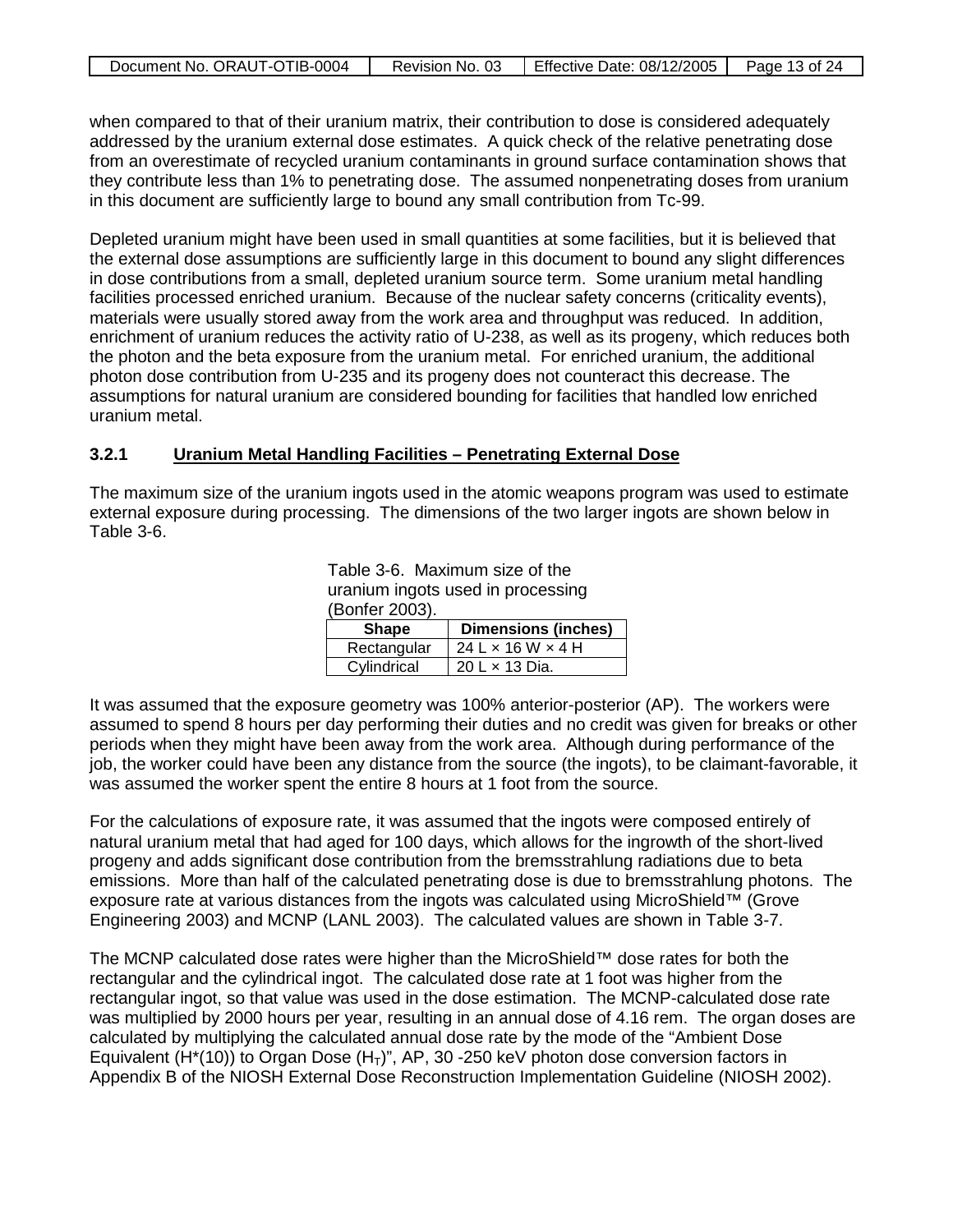| Shape of ingot | <b>Distance</b><br>from surface | MicroShield™<br>exposure<br>rate (mR/hr) | <b>MCNP</b> dose<br>rate (mrem/hr) |
|----------------|---------------------------------|------------------------------------------|------------------------------------|
| Rectangular    | $1 \text{ cm}^*$                | 7.90                                     | 8.26                               |
|                | 1 ft                            | 1.91                                     | 2.08                               |
|                | 1 m                             | 0.29                                     | 0.373                              |
| Cylindrical    | 1 $cm*$                         | 8.27                                     | 8.44                               |
|                | 1 ft                            | 1.13                                     | 1.15                               |
|                | m                               | 0.17                                     | 0.185                              |

Table 3-7. Calculated photon exposure rates from uranium metal ingots

\*The MCNP dose rate is calculated at the surface of the ingot.

The chronic external exposure scenario is only a surrogate to estimate maximum doses, and is really a replacement for individual dosimetry measurements. Annual photon dose based on the sum of individual dosimetry measurements is assumed for probability of causation determination to occur acutely rather than chronically for a given year. This same claimant-favorable assumption is applied here. The annual organ doses from this scenario are entered into the NIOSH IREP program assuming acute dose from photons with energies from 30 to 250 keV and a constant dose distribution.

It was also assumed that workers were exposed to contaminated surfaces during their entire work period. The level of surface contamination was determined by first calculating a terminal settling velocity for 5-µm activity mean aerodynamic diameter (AMAD) particles. The calculated terminal settling velocity of 0.00075 meters per second is multiplied by the assumed maximum air concentration of 7000 dpm/m<sup>3</sup>. It was assumed that the surface contamination level was due to 365 days of constant deposition from the constant air concentration. This is considered claimant-favorable as facility housekeeping practices most likely kept contamination to a lower level. At the assumed air concentration level with the calculated terminal settling velocity, a 365-day buildup will result in a contamination level of 1.66E+08 dpm/m<sup>2</sup>. The annual organ dose due to exposure to contaminated surfaces was determined by multiplying the surface contamination level by the dose coefficients for contaminated ground surfaces from Federal Guidance Report No. 12 (EPA 1993). These EPA dose conversion factors were modeled using an anthropomorphic phantom standing on an isotropic plane source in air. Dose conversion factors, for organs other than skin, are based on photon exposure (including bremsstrahlung). Skin dose conversion factors include electron plus photon dose. The source term was assumed to be natural uranium contamination at the calculated level, plus its shortlived progeny in equilibrium. The organ doses from this scenario are entered into the NIOSH IREP program assuming an acute dose from photons with energies from 30 to 250 keV and a constant dose distribution.

Submersion penetrating doses were not considered, because the relative organ doses were more than a factor of 1000 smaller than the contaminated surface penetrating doses.

Neutron doses can be considered negligible for natural and depleted uranium. For enriched uranium metal, neutron doses are likely to be much lower than photon doses. Intimately mixed uranium and low atomic number materials are unlikely to occur at the metal processing facilities, which further reduces the likelihood of significant neutron doses.

#### **3.2.2 Uranium Metal Handling Facilities – Nonpenetrating External Dose**

To estimate maximum nonpenetrating forearm and hand exposures, the maximum estimates of shallow dose in the Bethlehem Steel site profile (ORAUT 2004a) were used. Nonpenetrating exposures at Bethlehem Steel were based on the assumption that 60% of the time, a worker was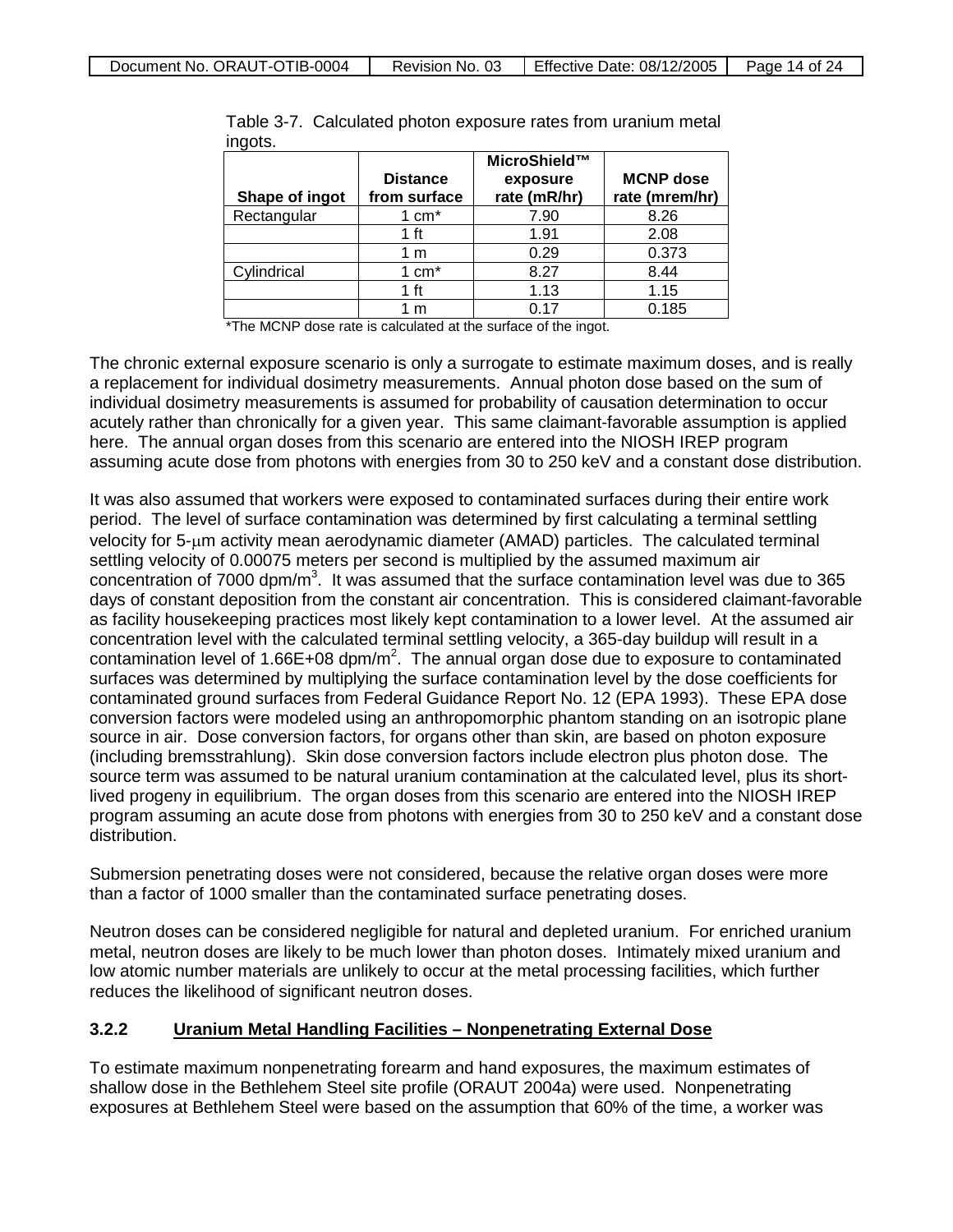| Document No. ORAUT-OTIB-0004 | Revision No. 03 | Effective Date: 08/12/2005 | Page 15 of 24 |
|------------------------------|-----------------|----------------------------|---------------|
|                              |                 |                            |               |

exposed to 0.15 rad/hour (1 foot from semi-infinite uranium source) and 40% of the time, a worker was exposed to 0.09 rad/hour (3 feet from semi-infinite uranium source), which results in an average dose rate of 0.126 rad/hr. For a 2000-hour work-year, this would result in a nonpenetrating dose of 252 rad/year. The estimated annual dose of 252 rad is only included for dose reconstruction of skin on the hands and forearms.

To put this into perspective, the annual skin dose at a depth of  $7 \text{ mg/cm}^2$  would be 230 rad for a worker who kept a portion of their skin in direct contact with a uranium slab (nonpenetrating dose rate at 7mg/cm2 is 0.230 rad/hour (ORAUT 2004a)) for 1000 hours (half the hours in a typical a work year). The contact shallow dose rate might be used as a starting value to determine other skin dose when claim-specific data indicates other areas of the skin were in close proximity to the uranium. For instance, when information indicates that workers sat on the rods and there is a possibly related skin cancer, it would be reasonable to estimate some fraction of time sitting on the rod, e.g., 30 minutes per workday, which would result in a "bare skin" exposure of 28.8 rad in a year. When clothing is taken into account, the garments would reduce the dose to the skin. To estimate the effect of clothing, it was assumed a 65% Dacron/35% cotton lab coat plus a white cotton glove were representative of the fabric thickness: their uranium reduction factors would be 0.91 and 0.89, respectively (DOE 2004), for a total reduction factor of 0.81, which would reduce the annual skin dose to 23.3 rad in a year.

The estimated dose from nonpenetrating radiation impinging on areas of the body other than the hands and forearms is estimated as 10 times the 1-foot photon dose. This estimate is based on a preliminary review of film badge data that indicates the nonpenetrating dose is usually no more than a factor of 10 larger than the penetrating dose. This assumption results in maximum nonpenetrating dose of 41.6 rem in a year to areas of the body other than hands and forearms. Nonpenetrating doses are reconstructed for tissues and organs near the body surface, including breast, penis, testes, skin and eye, by applying an organ dose conversion factor.

It should be noted that the beta (0.07 mg/cm2) dose rate at the surface of an aged uranium slab is approximately 0.23 rad per hour. Melting and casting can result in increases of beta dose rates to a range of 1 to 20 rad per hour, because these operations cause the short-lived uranium progeny to concentrate at the surface of the metal (DOE 2004). The dose rates decrease as the short-lived progeny decay or are physically removed. Because this phenomena has been recognized for some time, it is likely that extra care was taken to minimize dose after uranium was just melted or cast, but dose reconstructors should be aware of these higher dose operations as they review individual claims.

### **3.2.3 Occupationally Required Medical X-Ray at Uranium or Thorium Metal Handling Facilities**

Information regarding whether or not occupationally required medical X-ray examinations were performed at AWEs is not always available. AEC usually, but not always, required "preemployment", periodic (annual), and termination medical examinations of workers involved in the larger uranium and thorium programs. The term "preemployment" as used here, means prior to performing AECcontracted radiological work. Although a typical examination most likely involved a PA radiography chest examination using 14 x 17 inch films, photofluorography examinations might also have been employed. ORAUT-PROC-0061, *Occupational X-Ray Dose Reconstruction for DOE Sites* (ORAUT 2004b), Table 1 shows that photofluorography examinations might have continued through 1961 at some DOE facilities. For the maximizing approach, occupationally required medical x-ray examinations are assumed to consist of photofluorography chest examinations through 1961 at the metal handling facilities. Beginning in 1962, required x-ray examinations are assumed to consist of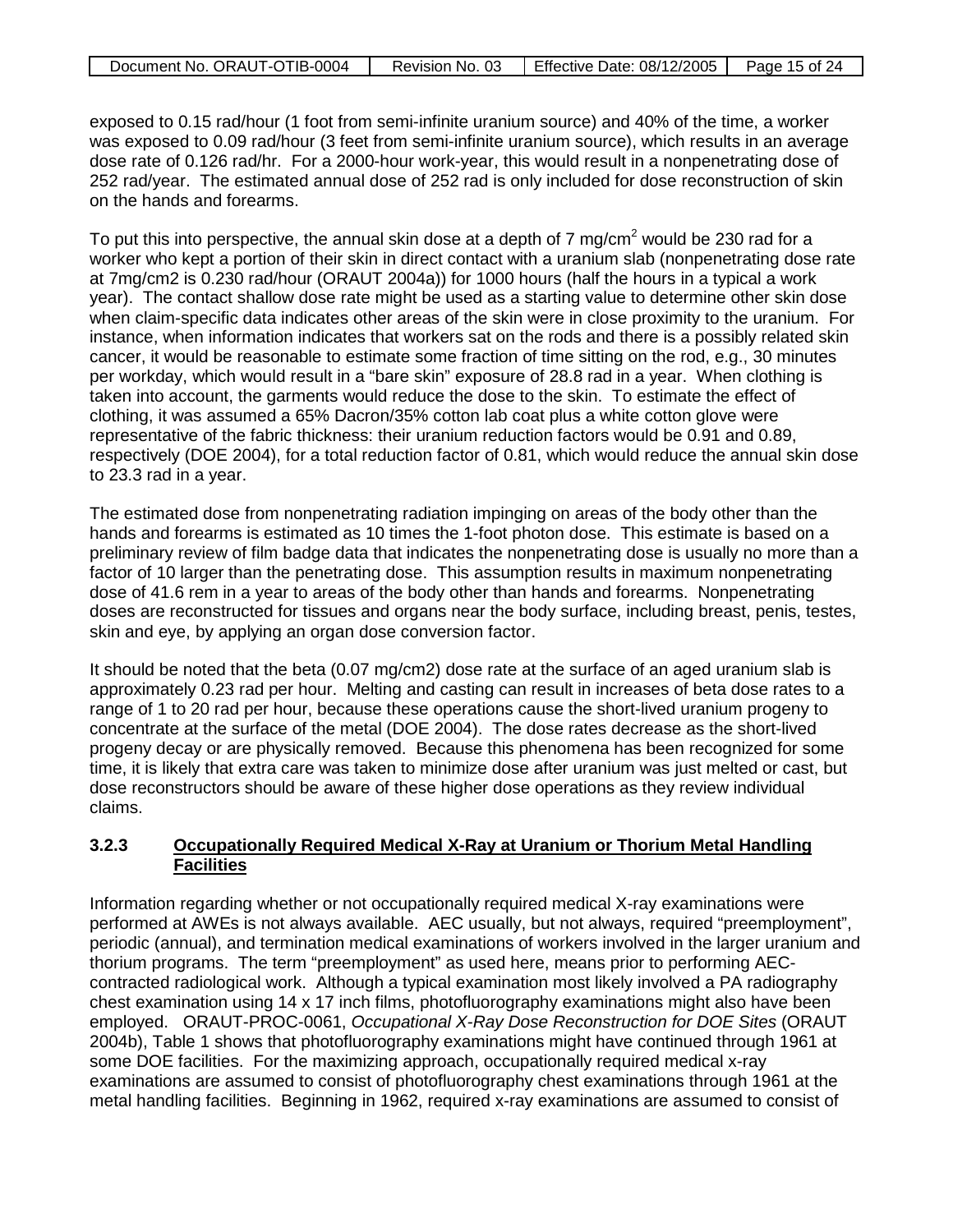| Document No. ORAUT-OTIB-0004 | Revision No. 03 | Effective Date: 08/12/2005 | Page 16 of 24 |
|------------------------------|-----------------|----------------------------|---------------|
|                              |                 |                            |               |

PA chest x-rays. Organ doses can be obtained or assigned in accordance with information from the current revision of ORAUT-OTIB-0006, *Technical Information Bulletin: Dose Reconstruction from Occupationally Related Diagnostic X-Ray Procedures* (ORAUT 2003).

#### **3.2.4 Occupational External Dose Reconstruction Assumptions and Summary**

Table 3-8 summarized the components of external dose reconstruction for both operational and residual exposure periods. The basis for the residual exposure assumptions are presented in the next section 3.2.5. To expedite and simplify inclusion of organ doses due to industrial radiation sources, it is reasonable and claimant-favorable to use the 1939 total dose distribution for all years adjusted by the mode of the "Ambient Dose Equivalent (H\*(10)) to Organ Dose (HT)", AP, 30 -250 keV photon dose conversion factors in Appendix B of the NIOSH External Dose Reconstruction Implementation Guideline (NIOSH 2002), until a more efficient method is available for inclusion of these doses.

|                  |                             |                              | Period of       |                               | <b>IREP</b>  |
|------------------|-----------------------------|------------------------------|-----------------|-------------------------------|--------------|
| <b>Source</b>    | <b>Exposure Information</b> | <b>Notes</b>                 | applicability   | <b>Annual exposure</b>        | distribution |
| Uranium metal    | Penetrating (Photons, 30-   |                              | Operational     | 4.16 rem                      | Constant     |
|                  | 250 keV, AP, acute)         |                              | covered period  |                               |              |
| Uranium          | Penetrating (Photons, 30-   | Accounts for skin dose and   | Operational     | Radiation from 1.66E+08       | Constant     |
| contamination    | 250 keV, AP, acute)         | penetrating dose from        | covered period  | dpm/m <sup>2</sup> of natural |              |
|                  |                             | surface contamination.       | and residual    | uranium surface               |              |
|                  |                             |                              | period          | contamination, plus           |              |
|                  |                             | Does not account for         |                 | equilibrium                   |              |
|                  |                             | nonpenetrating dose to       |                 | contamination amounts         |              |
|                  |                             | other shallow organs.        |                 | of short-lived progeny        |              |
| Uranium metal    | Nonpenetrating (Electrons   | Skin on hands and            | Operational     | 252 rem                       | Constant     |
|                  | >15 keV, acute)             | forearms                     | covered period  |                               |              |
| Uranium metal    | Nonpenetrating              | Skin (other than on hands    | Operational     | 41.6 rem                      | Constant     |
|                  | (Electrons >15 keV, acute)  | and forearms) and shallow    | covered period  |                               |              |
|                  |                             | organs                       |                 |                               |              |
| Uranium          | Nonpenetrating              | Shallow organs other than    | Residual period | 10 times the penetrating      | Constant     |
| contamination    | (Electrons >15 keV, acute)  | skin                         |                 | dose derived from             |              |
|                  |                             |                              |                 | uranium contamination         |              |
| Industrial       | Penetrating (Photons, 30-   |                              | Operational     | See Appendix A                | Lognormal    |
| Radiography      | 250 keV, AP, acute)         |                              | covered period  |                               |              |
| Other industrial | Penetrating (Photons, 30-   |                              | Operational     | See Appendix A                | Lognormal    |
| sources          | 250 keV, AP, acute)         |                              | covered period  |                               |              |
| Medical X-ray    | Photofluorographic chest    | Initial plus one examination | Before 1962     | See ORAU 2003                 |              |
|                  | examination                 | per year plus termination    |                 |                               |              |
| Medical X-ray    | PA radiographic chest       | Initial plus one examination | After 1961      | See ORAU 2003                 |              |
|                  | examination                 | per year plus termination    |                 |                               |              |

Table 3-8. External exposure summary.

## **3.3 URANIUM METAL HANDLING FACILITIES – ESTIMATION OF EXPOSURE TO RESIDUAL RADIOACTIVITY**

During operations with uranium, airborne contamination can be caused directly from operations with uranium bearing materials as well as by the resuspension of surface contamination. This airborne contamination can be removed by settling on floors or other surfaces or by ventilation (both engineered and natural building ventilation). The surface contamination levels can be increased by the airborne contamination settling or directly by operations with uranium. This level is decreased by various incidental means such as general housekeeping or tracking of contamination out of the area on equipment or personnel.

For the purpose of estimating the airborne contamination from residual contamination, it was assumed that during uranium operations, these factors reached an equilibrium that caused the airborne concentration and surface contamination to remain at a constant level. Once the generation source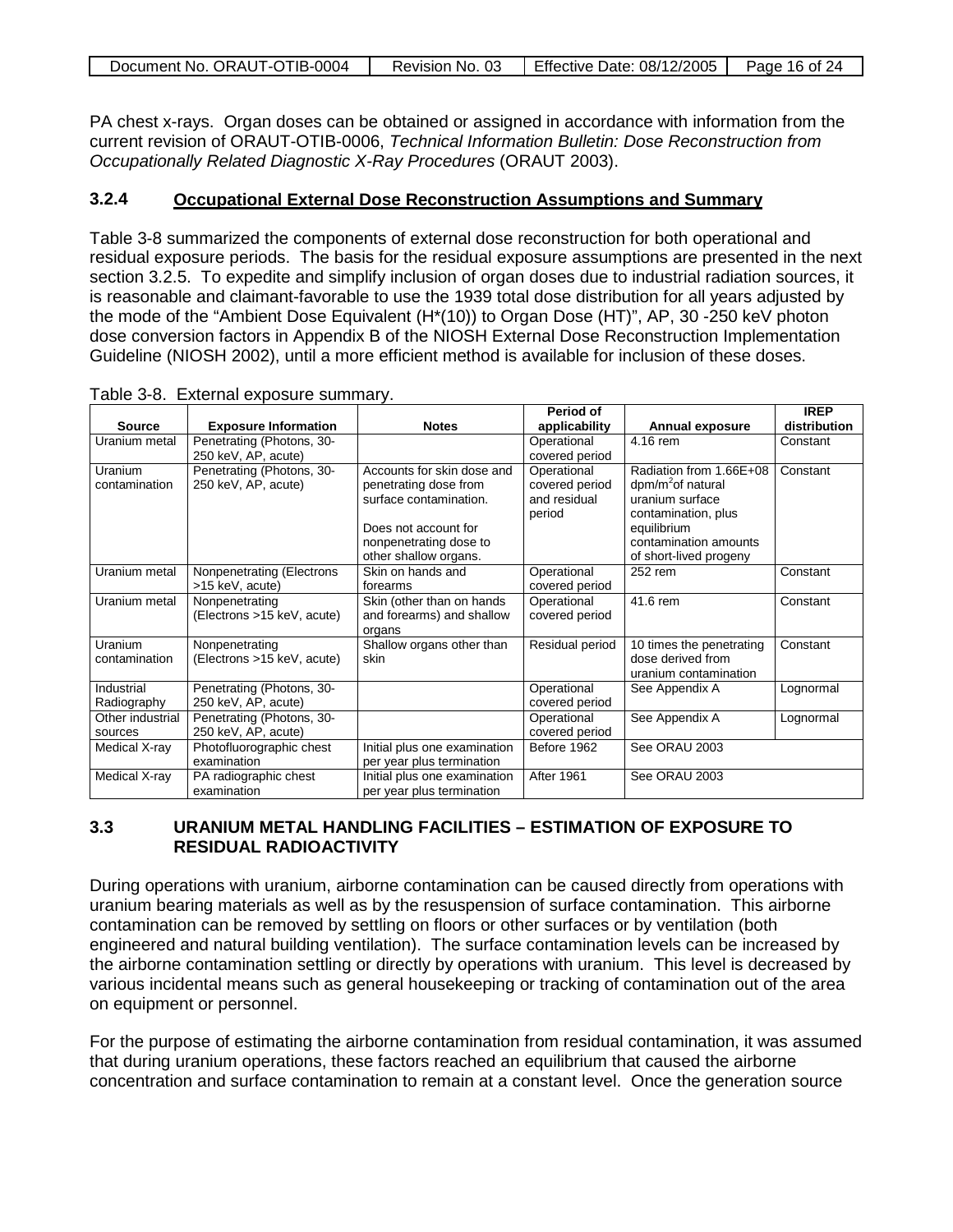| Document No. ORAUT-OTIB-0004 | Revision No. 03 | Effective Date: 08/12/2005 | Page 17 of 24 |
|------------------------------|-----------------|----------------------------|---------------|
|                              |                 |                            |               |

from uranium operation was removed, the other factors then caused the over mass of uranium to decrease at some rate due to the remaining removal factors.

This analysis assumes that 1) uranium operations directly accounted for half the airborne concentration in the facility during operations and 2) all the remaining removal mechanisms eliminated only 1% of the uranium mass per day. With these assumptions in place, an equation can be written for the airborne concentration as a function of time.

$$
C(t) = 50MAC * e^{-0.01*t}
$$

Where:

|              | $C(t)$ = Airborne activity at time t (pCi/m <sup>3</sup> )   |
|--------------|--------------------------------------------------------------|
| $^{\dagger}$ | $=$ time since uranium operations ended (days)               |
|              | MAC = Maximum Allowed Concentration (70 dpm/m <sup>3</sup> ) |
|              | $0.01$ = fraction of material removed per workday            |

When this is multiplied by the breathing rate of 9.6  $m<sup>3</sup>$  per workday, the daily intake is calculated. This equation can then be integrated from the end of uranium operations to infinity to determine the total amount of uranium that could be inhaled from residual contamination. This integration results in:

$$
I = 9.6 * 50MAC/0.01
$$

Where:

 $I =$  total intake from inhalation of residual activity (dpm)

9.6 = daily breathing rate (m<sup>3</sup>/workday)

A total uranium inhalation intake of 3.36E+6 dpm was assumed to occur during the residual contamination period. This equates to 20% of the 1.68E+7 pCi annual inhalation intake during operations. Therefore, the total uranium inhalation intake from residual contamination can be overestimated by assuming one additional year of inhalation exposure at the operational level of 100 MAC. In addition, one additional year of intake of the recycled uranium contaminants would also be assumed. The intake rates for airborne exposures at 100 MAC are listed in Table 3-5.

Ingestion of material is most closely related to removable surface contamination rather than fixed surface contamination. Airborne concentrations are also related to removable surface contamination. Therefore, the removable contamination levels are assumed to decrease at the same rate as the airborne concentrations. For this reason, the same approach will be taken for ingestion estimates following periods of operations. That is, the ingestion intakes from residual contamination will be estimated by assuming one additional year of ingestion at the same rate it occurred during operation.

The external radiation caused by residual contamination can be overestimated by assuming the contamination levels that existed during operations continued to exist after operations ceased. The method for estimating the annual dose from this source of radiation is specified in section 3.2.1 for penetrating dose and for nonpenetrating skin dose. Nonpenetrating annual organ doses for the breast and testes can be estimated by multiplying their annual penetrating doses determined by this method by a factor of ten. These external doses should be added to an individual's estimate for each year the individual worked at the facility following the end of uranium operations, during periods of DOE remediation, and during breaks between AEC operations in the case of multiple operational periods.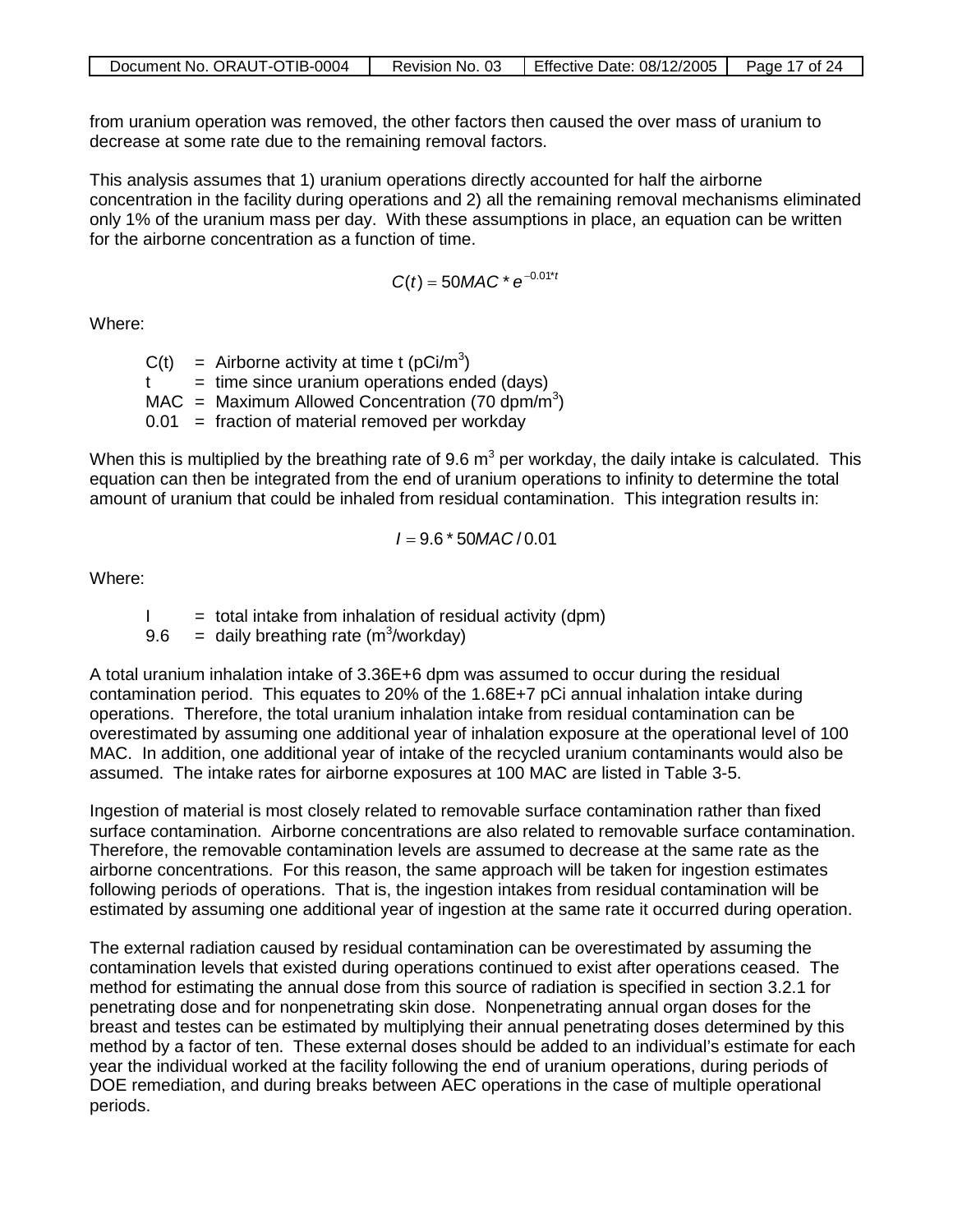### **REFERENCES**

- Adams, W.C., and Payne, J.L., 1992, "Characterization Survey of Portions of the Aliquippa Forge Site, West Aliquippa, Pennsylvania," prepared for the Office of Environmental Restoration, U.S. Department of Energy, ORISE 93/A-6, December.
- AEC (U.S. Atomic Energy Commission), 1949, "Health Hazards in NYOO Facilities Producing and Processing Uranium: A Status Report- April 1, 1949," Prepared by the New York Operations Office Medical Division, Issued April 18 [Mallinckrodt\08-28-03 – Data Capture\010001510].
- AEC (U.S. Atomic Energy Commission), 1953, "Simonds Saw and Steel Company, Occupational Exposure to Uranium," New York Operations Office Health and Safety Division, February 18 [pp. 530-535 of 685 of Simonds Saw and Steel Company.pdf].
- AEC (U.S. Atomic Energy Commission), 1958, "Kerr McGee Oil Industries, Inc., Shiprock, New Mexico, Occupational and Non-Occupational Radiation and Contamination," HASL-18, CM-6, New York Operations Office Health and Safety Laboratory, February 7. [EmlBx27KerrMcgeeOilIndIncShiprockNMFeb1958]
- Bonfer, D., 2003, Personal Communication with J. L. Anderson.
- DOE (U.S. Department of Energy), 2004, *Guide of Good Practices for Occupational Radiological Protection in Uranium Facilities*, DOE-STD-1136-2004, December.
- Eheman, C.R. and P. E. Tolbert, 1999, "Estimating Occupational Radiation Doses When Individual Dosimetry Information Is Not Available: a Job Exposure Matrix. American Journal of Industrial Medicine," 36: 348-359.
- Eidson, A. F., 1994, "The effect of solubility on inhaled uranium compound clearance: A review," *Health Physics*, volume 67, number 1, pp. 1–14.
- EPA (US Environmental Protection Agency), 1984, "Occupational Exposure to Ionizing Radiation in the United States: A Comprehensive Review for the Year 1980 and a Summary of Trends for the Years 1960-1985," EPA 520/1-84-005, Washington, D.C.
- EPA (US Environmental Protection Agency), 1993, *External Exposure to Radionuclides in Air, Water, and Soil*, Federal Guidance Report No. 12, September.
- Grove Engineering, MicroShield Software Program, Version 6.01, Copyright 1992-2003.
- Heffernan, T. E., J. C. Lodwick, H. Spitz, J. Neton, and M. Soldano, 2001, "Solubility of airborne uranium compounds at the Fernald Environmental Management Project," *Health Physics*, volume 80, number 3, pp. 255–262.
- International Commission on Radiological Protection (ICRP), 1994, *Human Respiratory Tract Model for Radiological Protection*, ICRP Publication 66, p. 198.
- International Commission on Radiological Protection (ICRP), 1995, *Age-dependent Doses to Members of the Public from Intake of Radionuclides: Part 4 Inhalation Dose Coefficients*, ICRP Publication 71, p. 299.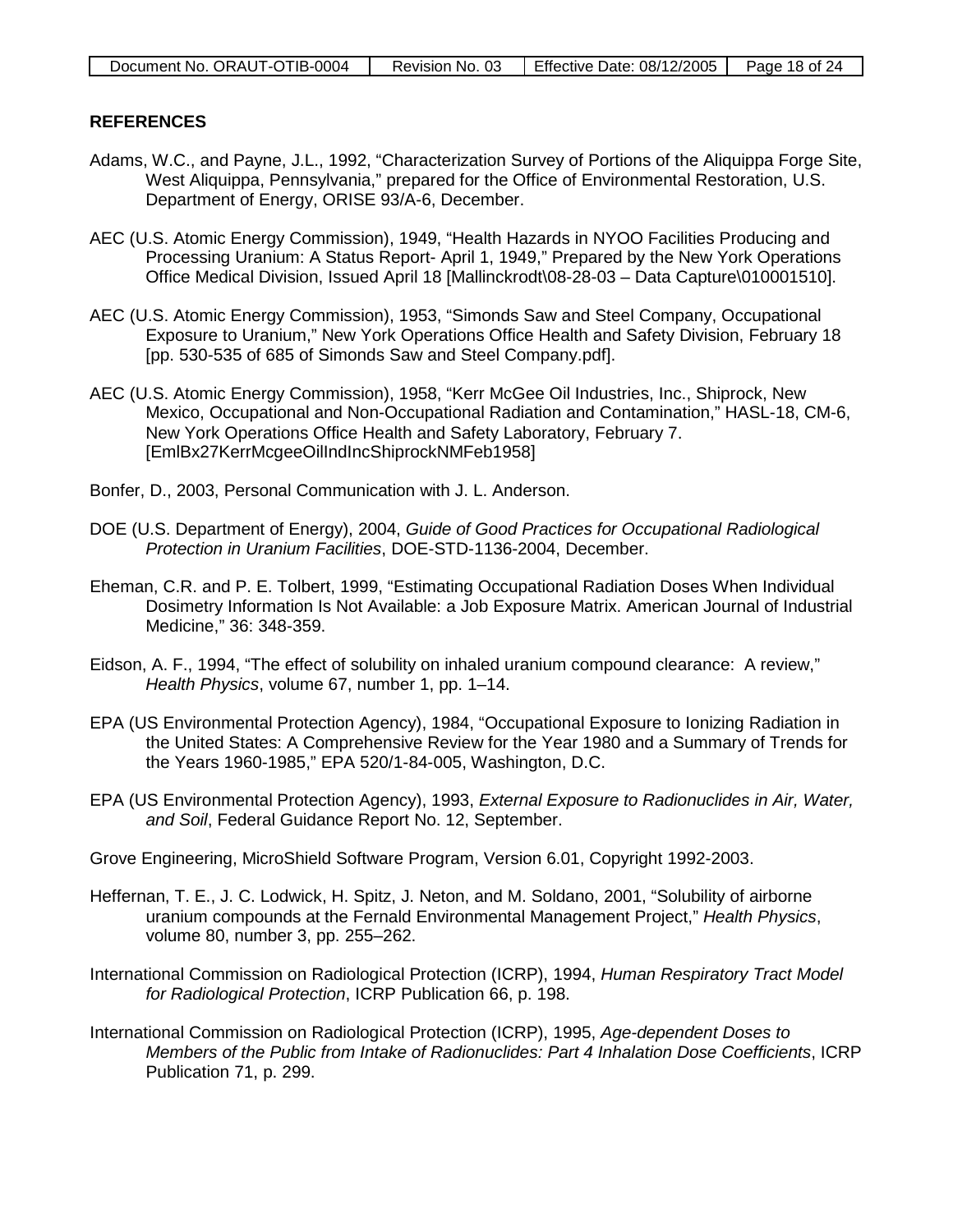- LANL, X-5 Monte Carlo Team, 2003, "MCNP—A General Monte Carlo N-Particle Transport Code, Version 5," LA-UR-03-1987, Los Alamos National Laboratory, April 24.
- Mason, M.G., "A Summary of Fifteen Years of Experience With Dust Problems in Refining and Fabrication of Uranium," in proceedings of the Symposium on Occupational Health Experience and Practices in the Uranium Industry, HASL-58, October 15-17, 1958.
- National Lead Company of Ohio (NLO), 1952, *Production Report on the Rolling of Two Hundred and Eighteen Uranium Billets at Bethlehem Steel Corporation's Lackawanna Plant on March 15, 1952*, Contract No. AT(30-1)-1156, March 21.
- NIOSH (National Institute for Occupational Safety and Health), 2002, *External Dose Reconstruction Implementation Guideline*, Revision 1, OCAS-IG-001, Office of Compensation Analysis and Support, Cincinnati, Ohio, August.
- NIOSH (National Institute for Occupational Safety and Health), 2004, *Estimation of Ingestion Intakes, Technical Information Bulletin*, OCAS-TIB-009, Revision 0, Office of Compensation Analysis and Support, Cincinnati, Ohio, April 13.
- ORAUT (Oak Ridge Associated Universities Team), 2003, *Technical Information Bulletin: Dose Reconstruction from Occupationally Related Diagnostic X-Ray Procedures*, ORAUT-OTIB-0006, Revision 02, Cincinnati, Ohio.
- ORAUT (Oak Ridge Associated Universities Team), 2004a, *Technical Basis Document: Basis for Development of an Exposure Matrix for Bethlehem Steel Corporation, Lackawanna, New York: Period of Operation: 1949-1952*, ORAUT-TKBS-0001, Revision 01, Cincinnati, Ohio.
- ORAUT, (Oak Ridge Associated Universities Team), 2004a, *Procedure: Occupational X-Ray Dose Reconstruction Procedure*, ORAUT-PROC-0061, Revision 00, Cincinnati, Ohio.
- ORAUT (Oak Ridge Associated Universities Team), 2005, *Technical Information Bulletin: Internal Dosimetry Coworker Data for Y-12*, ORAUT-OTIB-0029, Revision 00, Cincinnati, Ohio.
- Spiegl, C. J., H. E. Stokinger, J. DeVoldre, K. Lauterbach, and S. Dzuibs, no date, *Air Contamination During Uranium Fabrication at Simonds Saw and Steel Company*, S.M.3 (Toxic Limits), S.M. (Special Materials), January 12. [260000131.pdf]
- Stannard, J.N., Radioactivity and Health: A History, Volume 1, Laboratory Research, prepared for the U.S. Department of Energy, Office of Health and Environmental Research, DOE/RL/01830- T59, October 1988.
- Wilson, R. H., 1958, "The Hanford Uranium Bio-Assay Program," *Symposium on Occupational Health Experience and Practices in the Uranium Industry*, HASL-58, U. S. Atomic Energy Commission, New York, New York, October 15 -17. [p. 87 of 001760.pdf]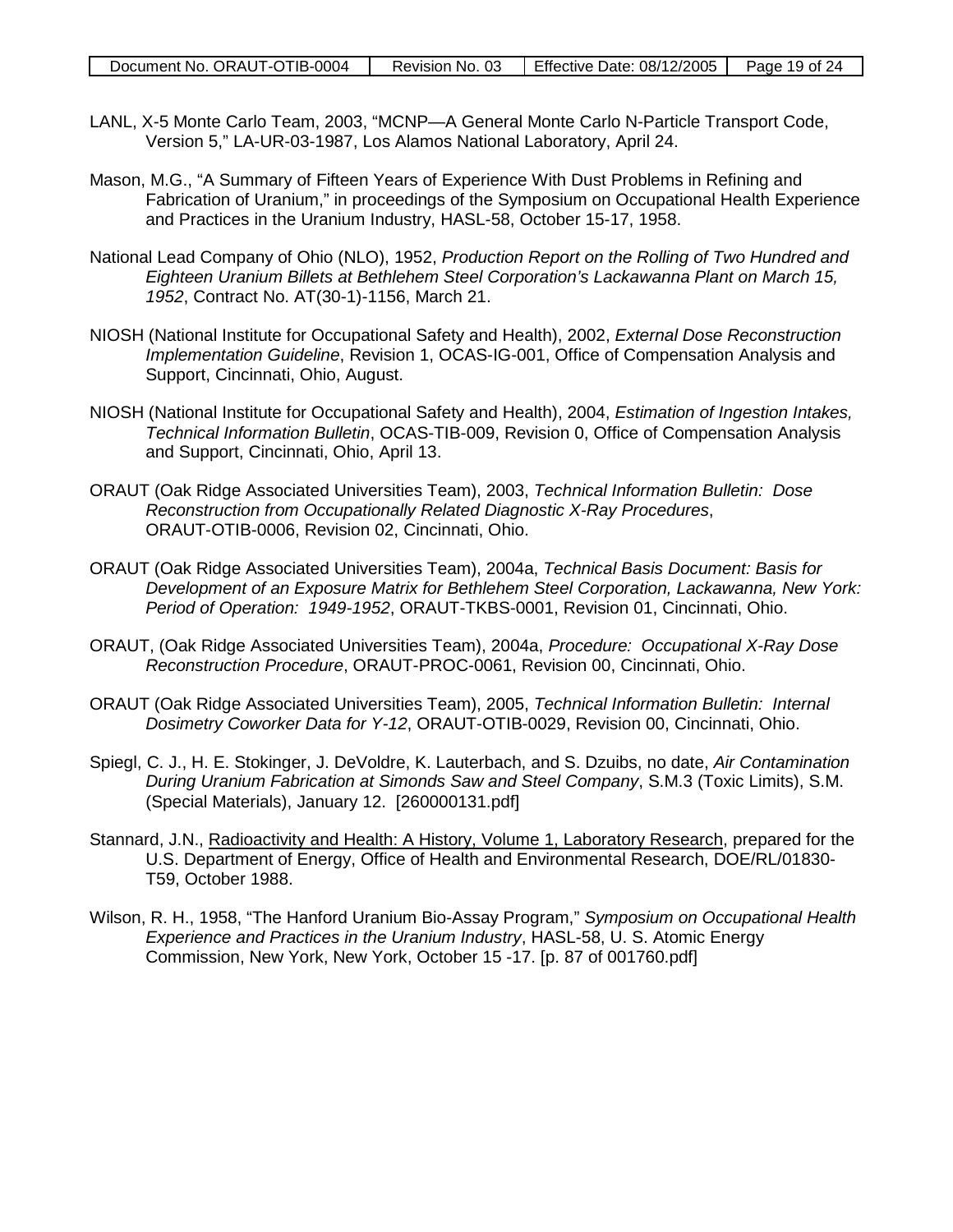| Document No. ORAUT-OTIB-0004 | Revision No. 03 | Effective Date: 08/12/2005 | Page 20 of 24 |
|------------------------------|-----------------|----------------------------|---------------|
|------------------------------|-----------------|----------------------------|---------------|

## <span id="page-19-0"></span>**ATTACHMENT A**

## **Industrial Radiation Doses To Be Included in Maximum Estimates**

Table A-1 is a summary of annual external dose distributions for industrial users of radiation sources based on EPA (1984) summary dose data for four radiography periods and three other industrial exposure periods during 1960 through 1980, which were further analyzed as cumulative probability distributions (Eheman and Tolbert 1999). The dose data for the reported periods were assumed to occur in a year in the middle of the reported range. These dates and doses were fit to a line to estimate earlier doses. It was assumed that the doses did not change after 1979. The geometric standard deviations (GSDs) prior to 1960 were calculated by fitting the dates and product of the geometric means (GMs) and their GSDs, i.e., the 84th percentile doses, to a line; predicting the pre-1960 years and than dividing those 84th percentile values by the geometric mean (assumed to be the median) to estimate GSDs. For each year of a worker's covered employment period, the industrial radiography plus the other industrial exposure is to be included in the dose reconstruction, except as noted in Section 2.0.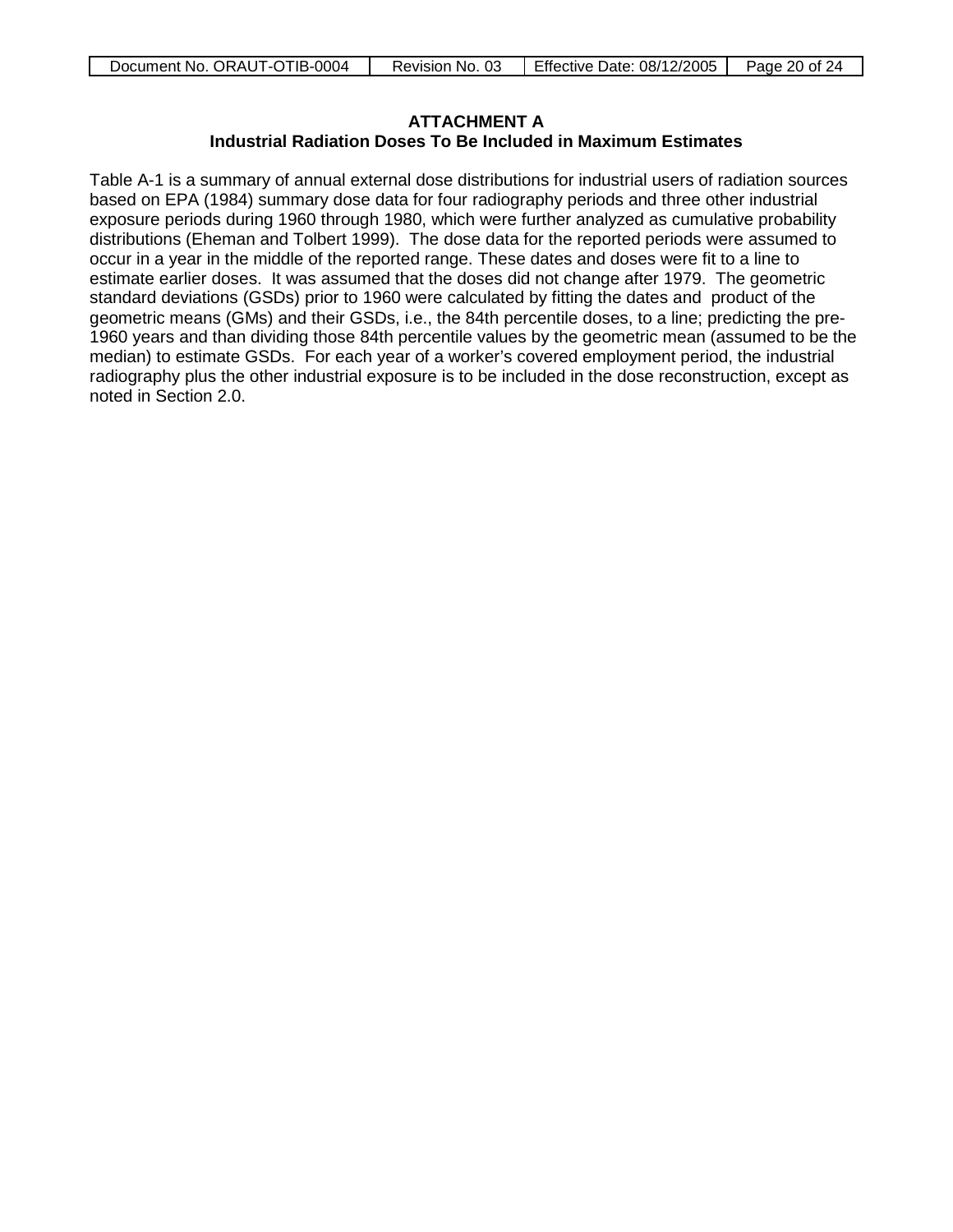| Table A-1. Annual industrial dose distributions |               |                               |                         |                   |                         |                   |
|-------------------------------------------------|---------------|-------------------------------|-------------------------|-------------------|-------------------------|-------------------|
|                                                 |               | <b>Industrial radiography</b> | <b>Other industrial</b> |                   | <b>Total industrial</b> |                   |
|                                                 | exposure      |                               | exposure                |                   | exposure                |                   |
| Year                                            | <b>GM</b> rem | <b>GSD</b>                    | <b>GM</b> rem           | <b>GSD</b>        | <b>GM</b> rem           | <b>GSD</b>        |
| 1939                                            | 0.432         | 3.51                          | 0.126                   | 2.69              | 0.558                   | 3.32              |
| 1940                                            | 0.424         | $\overline{3.5}$              | 0.125                   | 2.67              | 0.548                   | 3.31              |
| 1941                                            | 0.415         | 3.49                          | 0.123                   | 2.65              | 0.539                   | 3.30              |
| 1942                                            | 0.407         | 3.48                          | 0.122                   | 2.64              | 0.529                   | 3.29              |
| 1943                                            | 0.399         | 3.47                          | 0.121                   | 2.62              | 0.519                   | 3.27              |
| 1944                                            | 0.390         | 3.46                          | 0.119                   | $\overline{2.6}$  | 0.509                   | 3.26              |
| 1945                                            | 0.382         | 3.45                          | 0.118                   | 2.58              | 0.500                   | 3.25              |
| 1946                                            | 0.374         | 3.44                          | 0.116                   | 2.56              | 0.490                   | 3.23              |
| 1947                                            | 0.365         | 3.43                          | 0.115                   | 2.54              | 0.480                   | 3.22              |
| 1948                                            | 0.357         | 3.41                          | 0.113                   | 2.52              | 0.470                   | 3.20              |
| 1949                                            | 0.349         | 3.4                           | 0.112                   | $\overline{2.5}$  | 0.461                   | 3.18              |
| 1950                                            | 0.340         | 3.39                          | 0.110                   | 2.48              | 0.451                   | 3.17              |
| 1951                                            | 0.332         | 3.37                          | 0.109                   | 2.46              | 0.441                   | 3.15              |
| 1952                                            | 0.324         | 3.36                          | 0.108                   | 2.44              | 0.431                   | 3.13              |
| 1953                                            | 0.316         | 3.34                          | 0.106                   | 2.42              | 0.422                   | 3.11              |
| 1954                                            | 0.307         | 3.33                          | 0.105                   | 2.39              | 0.412                   | 3.09              |
| 1955                                            | 0.299         | 3.31                          | 0.103                   | 2.37              | 0.402                   | 3.07              |
| 1956                                            | 0.291         | 3.29                          | 0.102                   | 2.34              | 0.393                   | $\overline{3.04}$ |
| 1957                                            | 0.282         | 3.27                          | 0.100                   | 2.32              | 0.383                   | 3.02              |
| 1958                                            | 0.274         | 3.25                          | 0.099                   | 2.29              | 0.373                   | 3.00              |
| 1959                                            | 0.266         | 3.23                          | 0.098                   | 2.27              | 0.363                   | 2.97              |
| 1960                                            | 0.250         | 3.13                          | 0.091                   | 2.12              | 0.341                   | 2.86              |
| 1961                                            | 0.250         | 3.13                          | 0.091                   | 2.12              | 0.341                   | 2.86              |
| 1962                                            | 0.250         | 3.13                          | 0.091                   | 2.12              | 0.341                   | 2.86              |
| 1963                                            | 0.250         | 3.13                          | 0.091                   | 2.12              | 0.341                   | 2.86              |
| 1964                                            | 0.250         | 3.13                          | 0.091                   | 2.12              | 0.341                   | 2.86              |
| 1965                                            | 0.250         | 3.13                          | 0.091                   | 2.12              | 0.341                   | 2.86              |
| 1966                                            | 0.171         | 2.94                          | 0.091                   | 2.12              | 0.262                   | 2.66              |
| 1967                                            | 0.171         | 2.94                          | 0.091                   | 2.12              | 0.262                   | 2.66              |
| 1968                                            | 0.171         | 2.94                          | 0.091                   | 2.12              | 0.262                   | 2.66              |
| 1969                                            | 0.171         | 2.94                          | 0.091                   | 2.12              | 0.262                   | 2.66              |
| 1970                                            | 0.171         | 2.94                          | 0.069                   | 1.53              | 0.240                   | 2.54              |
| 1971                                            | 0.119         | 2.3                           | 0.069                   | $\overline{1}.53$ | 0.188                   | 2.02              |
| 1972                                            | 0.119         | 2.3                           | 0.069                   | 1.53              | 0.188                   | 2.02              |
| 1973                                            | 0.119         | 2.3                           | 0.069                   | 1.53              | 0.188                   | 2.02              |
| 1974                                            | 0.119         | 2.3                           | 0.069                   | 1.53              | 0.188                   | 2.02              |
| 1975                                            | 0.119         | 2.3                           | 0.069                   | 1.53              | 0.188                   | 2.02              |
| 1976                                            | 0.119         | 2.3                           | 0.069                   | 1.53              | 0.188                   | 2.02              |
| 1977                                            | 0.119         | 2.3                           | 0.069                   | 1.53              | 0.188                   | 2.02              |
| 1978                                            | 0.119         | $\overline{2.3}$              | 0.069                   | 1.53              | 0.188                   | 2.02              |
| 1979                                            | 0.119         | 2.3                           | 0.069                   | 1.53              | 0.188                   | 2.02              |
| 1980+                                           | 0.107         | 2.1                           | 0.071                   | 1.56              | 0.178                   | 1.88              |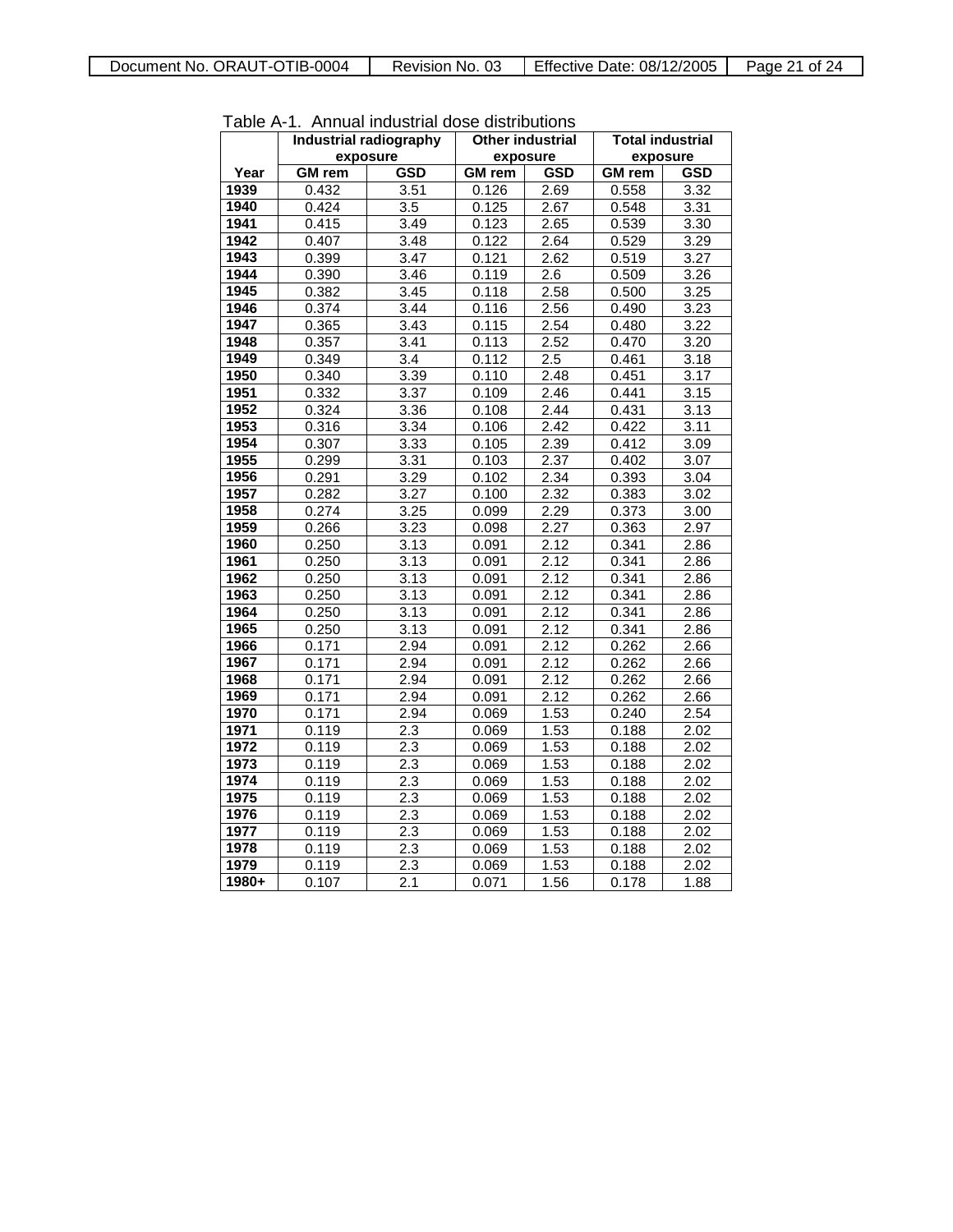## <span id="page-21-0"></span>**ATTACHMENT B Uranium Metal Handling**

Table B-1. List of applicable facilities.

| Site name                                                          | Years of operation               | U enrichment        | Account for other radiation sources?*    |
|--------------------------------------------------------------------|----------------------------------|---------------------|------------------------------------------|
| Ajax Magnethermic Corp.                                            | 1958-1962                        | Normal              | <b>No</b>                                |
| Alba Craft                                                         | 1952-1957                        | Normal              | <b>No</b>                                |
| Aliquippa Forge                                                    | 1947-1950                        | Normal              | <b>No</b>                                |
| Allegheny-Ludlum Steel                                             | 1950-1952                        | Normal              | <b>No</b>                                |
| Aluminum Co. of America (NJ)                                       | 1944                             | Normal              | <b>No</b>                                |
| Aluminum Co. of America (PA)                                       | 1944-1945                        | Normal              | No                                       |
| <b>AMCOT</b>                                                       | 1961-1962                        | Normal              | No                                       |
| American Bearing Corp.                                             | 1954-1959                        | Normal              | No                                       |
| American Chain and Cable Co.                                       | 1944                             | Normal              | <b>No</b>                                |
| American Machine and Foundry                                       | 1951-1954                        | Normal              | Thorium                                  |
| American Peddinghaus Corp.                                         | 1978                             | Normal              | No                                       |
| Anaconda Co. (Connecticut) <sup>a</sup>                            | 1942. 1956-1959                  | Normal              | No                                       |
| Armco-Rustless Iron & Steel                                        | 1948                             | Normal              | <b>No</b>                                |
| Associated Aircraft Tool and                                       | 1956                             | Normal              | <b>No</b>                                |
| Manufacturing                                                      |                                  |                     |                                          |
| <b>B&amp;T Metals</b>                                              | 1943                             | Normal              | No                                       |
| <b>Baker Brothers</b>                                              | 1943-1944                        | Normal              | No                                       |
| Baker-Perkins Co.                                                  | 1956                             | Normal              | <b>No</b>                                |
| Bell Telephone Laboratories <sup>b</sup>                           | 1943-1944                        | Normal              | No (small check sources not considered a |
|                                                                    |                                  |                     | health hazard)                           |
| <b>Bendix Aviation (Pioneer Division)</b>                          | 1960                             | Normal              | No                                       |
| Besley-Wells                                                       | 1953                             | Normal              | No                                       |
| <b>Bethlehem Steel</b>                                             | 1949-1952                        | Normal              | <b>No</b>                                |
| Birdsboro Steel & Foundry <sup>c</sup>                             | 1951-1952, 1962                  | Normal              | <b>No</b>                                |
| Bliss & Laughlin Steel                                             | 1948-1952                        | Normal              | No                                       |
| Bloomfield Tool Co.                                                | 1947, 1951                       | Normal              | <b>No</b>                                |
| Bridgeport Brass Co., Adrian                                       | 1954-1962                        | 2%                  | Thorium                                  |
| Bridgeport Brass Co., Havens Lab                                   |                                  | Normal              | Thorium                                  |
| Brush Beryllium Co. (Cleveland)                                    | 1942-1943, 1949-1953             | Normal <sup>9</sup> | Thorium                                  |
| Brush Beryllium Co. (Detroit)                                      | 1940s-1950s                      | Normal              | <b>No</b>                                |
| <b>BWX Technologies (Virginia)</b>                                 | 1959, 1968-1972, 1985-2001       | 93.5%               | Thorium, Plutonium, LINAC                |
| C.H. Schnoor                                                       | 1943-1951                        | Normal              | No                                       |
| C.I. Hayes, Inc.                                                   | 1964                             | Normal              | No                                       |
| Callite Tungsten Co.                                               | 1944                             | Normal              | <b>No</b>                                |
| Carboloy Co. <sup>d</sup>                                          | 1956                             | 3.5%                | <b>No</b>                                |
| Carborundum                                                        | 1944 (termination prior to 1960) | Normal              | Plutonium 1960-1962                      |
| Carpenter Steel Co.                                                | 1943-1944                        | Normal              | No                                       |
| Chambersburg Engineering Co.                                       | 1957                             | Normal              | <b>No</b>                                |
| Chapman Valve                                                      | 1948-1949                        | Normal              | <b>No</b>                                |
| Cincinnati Milling Machine Co.                                     | 1963                             | Normal              | <b>No</b>                                |
| <b>Combustion Engineering</b>                                      | 1965-1972                        | 93.5%               | No                                       |
| <b>Copperweld Steel</b>                                            | 1943-1946                        | Normal              | <b>No</b>                                |
| Crane Company                                                      | 1947-1949                        | Normal              | Thorium                                  |
| Dow Chemical Co. (Madison Site)                                    | 1957-1960                        | Normal              | Thorium                                  |
| Electro Circuits, Inc.                                             | 1952-1953                        | Normal              | No                                       |
| <b>Extruded Metals Company</b>                                     | 1944                             | Normal              | No                                       |
| <b>Extrusion Plant</b>                                             | 1962-present                     | 3.5%                | No                                       |
| Fenn Machinery Co.                                                 | 1950                             | Normal              | No                                       |
| Fenwal, Inc.                                                       | 1967-1968                        | 0.95%               | No                                       |
| Frankford Arsenal                                                  | 1952-1954                        | Normal <sup>h</sup> | No                                       |
|                                                                    |                                  |                     |                                          |
| <b>Granite City Steel</b><br>Great Lakes Carbon Works <sup>e</sup> | 1953-1966<br>1952-1958           | Normal<br>93.5%     | Radiography (betatron)<br>Thorium        |
| Gruen Watch                                                        | 1956                             | Normal              | No                                       |
| Heald Machine Co.                                                  | 1960                             | Normal              | No                                       |
| Heppenstall Co.                                                    | 1955                             | Normal              | No                                       |
|                                                                    |                                  |                     |                                          |
| Herring-Hall Marvin Safe Co.                                       | 1943-1951                        | Normal              | No                                       |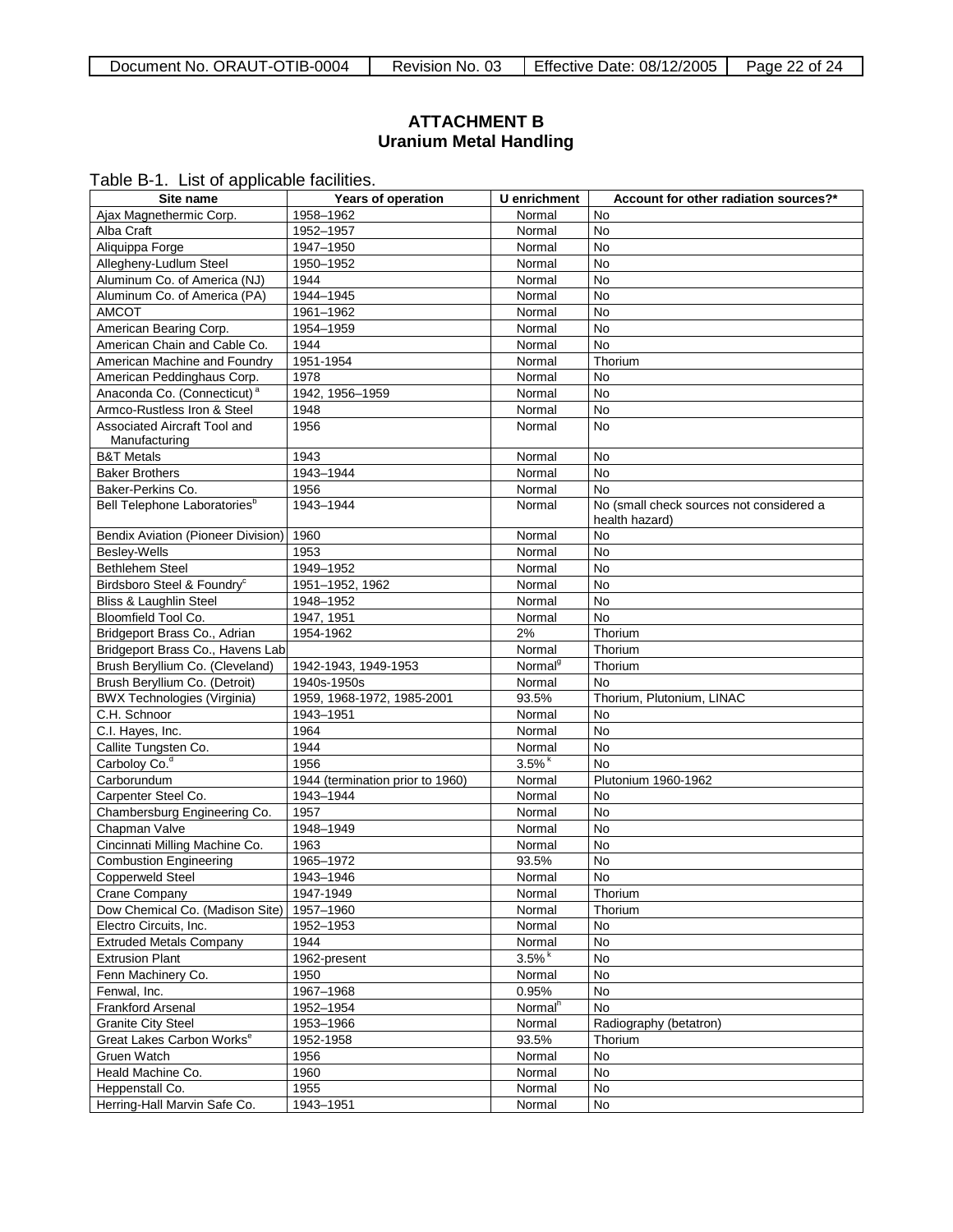| rable D-T (Committed). List or applicable racifities.       |                       |                         |                                       |
|-------------------------------------------------------------|-----------------------|-------------------------|---------------------------------------|
| Site name                                                   | Years of operation    | U enrichment            | Account for other radiation sources?* |
| Hunter Douglas Aluminum Corp.                               | 1959-1963             | Normal                  | Thorium                               |
| International Nickel Co., Bayonne<br>Laboratories           | 1951-1952             | Normal                  | <b>No</b>                             |
| <b>International Register</b>                               | 1943                  | Normal                  | <b>No</b>                             |
| Ithaca Gun Co.                                              | 1961-1962             | Normal                  | No                                    |
| J.T. Baker Chemical Co.                                     | 1948. 1957-1958       | Normal                  |                                       |
| Jessop Steel Co.                                            | 1950-1954             | Normal                  | No                                    |
| Joslyn Manufacturing and Supply<br>Co.                      | 1944-1952             | Normal                  | No                                    |
| Kaiser Aluminum Corp.                                       | 1959                  | Normal                  | No                                    |
| La Pointe Machine and Tool Co.                              | 1956                  | Normal                  | <b>No</b>                             |
| Landis Machine Tool Co.                                     | 1952                  | Normal                  | <b>No</b>                             |
| Magnus Brass Co.                                            | 1954-1957             | Normal                  | <b>No</b>                             |
| McKinney Tool and Manufacturing                             | 1944                  | Normal                  | <b>No</b>                             |
| Medart Co.                                                  | 1951-1952             | Normal                  | <b>No</b>                             |
| <b>Midwest Machining</b>                                    | 1944                  | Normal                  | <b>No</b>                             |
| Mitchell Steel Co.                                          | 1954                  | Normal                  | <b>No</b>                             |
| <b>New York University</b>                                  | 1946-1952             | Normal                  | <b>No</b>                             |
| Norton Company                                              | 1945-1957             | Normal                  | Thorium                               |
| Oliver Corp.                                                | 1956-1957, 1961-1962  | 3.5%                    | No                                    |
| Podbeliniac Corp.                                           | 1957                  | Normal                  | <b>No</b>                             |
| Precision Extrusion Co.                                     | 1949-1950, 1956-1959  | Normal                  | <b>No</b>                             |
| <b>Quality Hardware and Machine</b><br>Co.                  | 1944-1945             | Normal                  | <b>No</b>                             |
| R.W. Leblond Machine Tool Co.                               | 1961                  | Normal                  | <b>No</b>                             |
| <b>Reed Rolled Thread</b>                                   | 1955                  | Normal                  | <b>No</b>                             |
| Revere Copper and Brass                                     | 1943-1950s            | Normal                  | <b>No</b>                             |
| Roger Iron Co.                                              | 1956                  | Normal                  | <b>No</b>                             |
| Sciaky Brothers, Inc.                                       | 1953                  | Normal                  | <b>No</b>                             |
| Seymour Specialty Wire                                      | 1962-1964             | Normal                  | <b>No</b>                             |
| Simonds Saw and Steel                                       | 1948-1956             | Normal                  | Thorium                               |
| Southern Research Institute                                 | 1955-1958, 1962, 1976 | Normal                  | No                                    |
| Sperry Products, Inc.                                       | 1952-1953             | Normal                  | <b>No</b>                             |
| Star Cutter Corp.                                           | 1956                  | Normal                  | <b>No</b>                             |
| Stauffer Metals, Inc.                                       | 1961                  | Normal                  | <b>No</b>                             |
| Superior Steel Co.                                          | 1952-1957             | Normal <sup>'</sup>     | <b>No</b>                             |
| Sylvania Corning Nuclear Corp. -<br>Bayside                 | 1947-1962             | Normal                  | Thorium                               |
| Sylvania Corning Nuclear Corp. -<br><b>Hicksville Plant</b> | 1947-1962             | $3.5\%$ <sup>j, k</sup> | Thorium                               |
| Titus Metals <sup>f</sup>                                   | 1956                  | 93.5%                   | No                                    |
| Tocco Induction Heating Div.                                | 1968-1969             | Normal                  | No                                    |
| Torrington Co.                                              | 1951-1953             | Normal                  | No                                    |
| Tube Reducing Co.                                           | 1952, 1957            | Normal                  | No                                    |
| U.S. Steel Co., National Tube<br>Division                   | 1959-1960             | Normal                  | No                                    |
| University of Michigan                                      | 1944                  | Normal                  | No                                    |
|                                                             |                       |                         |                                       |
| Vulcan Tool Co.                                             | 1959                  | Normal                  | No                                    |
| W.E. Pratt and Company                                      | 1943-1946             | Normal                  | No                                    |
| Wah Chang                                                   | 1956-1979, 1971-1972  | Normal                  | Thorium                               |
| Westinghouse Atomic Power                                   | 1941-1944             | Normal                  | <b>No</b>                             |
| Development Plant                                           |                       |                         |                                       |
| <b>Westinghouse Nuclear Fuels</b><br>Division               | 1971-1972             | 3.5%                    | Plutonium                             |
| <b>Wolverine Tube</b>                                       | 1943-1946             | Normal                  | Thorium                               |

### Table B-1 (Continued). List of applicable facilities.